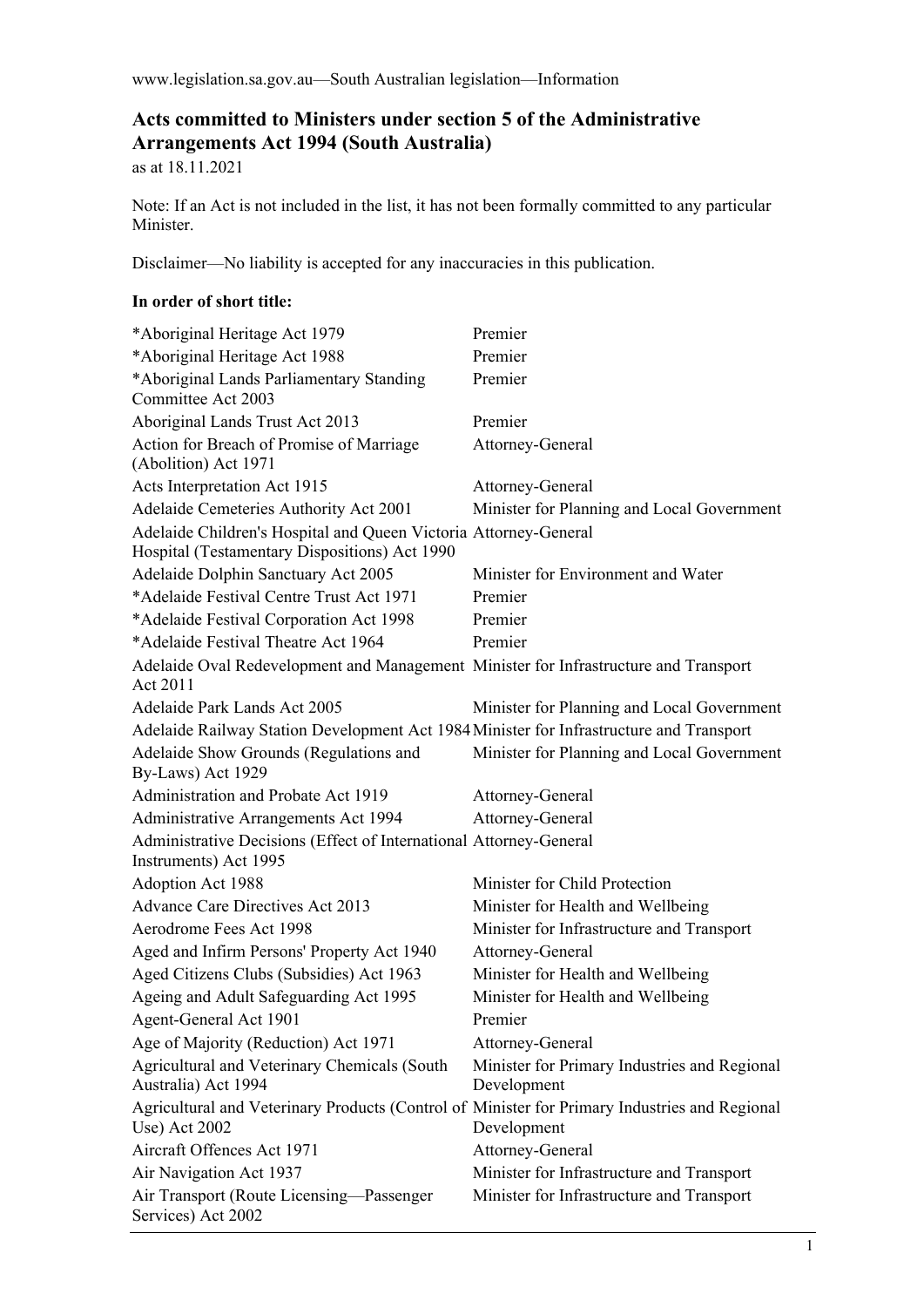| Alice Springs to Darwin Railway Act 1997                                                          | Minister for Infrastructure and Transport                   |  |
|---------------------------------------------------------------------------------------------------|-------------------------------------------------------------|--|
| *Anangu Pitjantjatjara Yankunytjatjara Land<br>Rights Act 1981                                    | Premier                                                     |  |
| Animal Welfare Act 1985                                                                           | Minister for Environment and Water                          |  |
| *ANZAC Day Commemoration Act 2005                                                                 | Premier                                                     |  |
| ANZ Executors and Trustee Company (South<br>Australia) Limited (Transfer of Business) Act<br>1996 | Attorney-General                                            |  |
| Aquaculture Act 2001                                                                              | Minister for Primary Industries and Regional<br>Development |  |
| <b>Architectural Practice Act 2009</b>                                                            | Minister for Planning and Local Government                  |  |
| Arkaroola Protection Act 2012                                                                     | Minister for Environment and Water                          |  |
| *Art Gallery Act 1939                                                                             | Premier                                                     |  |
| Assisted Reproductive Treatment Act 1988                                                          | Minister for Health and Wellbeing                           |  |
| Associations Incorporation Act 1985                                                               | Attorney-General                                            |  |
| AustralAsia Railway (Third Party Access) Act<br>1999                                              | Minister for Infrastructure and Transport                   |  |
| Australia Acts (Request) Act 1985                                                                 | Attorney-General                                            |  |
| Australian Crime Commission (South Australia)<br>Act 2004                                         | Attorney-General                                            |  |
| Australian Energy Market Commission<br>Establishment Act 2004                                     | Minister for Energy and Mining                              |  |
| Authorised Betting Operations Act 2000                                                            | Attorney-General                                            |  |
| Bail Act 1985                                                                                     | Attorney-General                                            |  |
| Ballot Act 1862                                                                                   | Attorney-General                                            |  |
| Bank Merger (BankSA and Advance Bank) Act<br>1996                                                 | Treasurer                                                   |  |
| Bank Mergers (South Australia) Act 1997                                                           | Treasurer                                                   |  |
| <b>Benefit Associations Act 1958</b>                                                              | Treasurer                                                   |  |
| Bills of Sale Act 1886                                                                            | Attorney-General                                            |  |
| Biological Control Act 1986                                                                       | Minister for Primary Industries and Regional<br>Development |  |
| Births, Deaths and Marriages Registration Act<br>1996                                             | Attorney-General                                            |  |
| <b>Blood Contaminants Act 1985</b>                                                                | Minister for Health and Wellbeing                           |  |
| Botanic Gardens and State Herbarium Act 1978                                                      | Minister for Environment and Water                          |  |
| Boxing and Martial Arts Act 2000                                                                  | Minister for Recreation, Sport and Racing                   |  |
| Broken Hill Proprietary Company's Indenture<br>Act 1937                                           | Minister for Energy and Mining                              |  |
| Building and Construction Industry Security of<br>Payment Act 2009                                | Attorney-General                                            |  |
| Building Work Contractors Act 1995                                                                | Attorney-General                                            |  |
| Burial and Cremation Act 2013                                                                     | Attorney-General                                            |  |
| Business Names (Commonwealth Powers)<br>Act 2012                                                  | Attorney-General                                            |  |
| Carers Recognition Act 2005                                                                       | Minister for Human Services                                 |  |
| *Carrick Hill Trust Act 1985                                                                      | Premier                                                     |  |
| Casino Act 1997                                                                                   | Attorney-General                                            |  |
| <b>Character Preservation (Barossa Valley)</b><br>Act 2012                                        | Minister for Planning and Local Government                  |  |
| Character Preservation (McLaren Vale) Act 2012 Minister for Planning and Local Government         |                                                             |  |
| Child Protection Review (Powers and<br>Immunities) Act 2002                                       | Minister for Child Protection                               |  |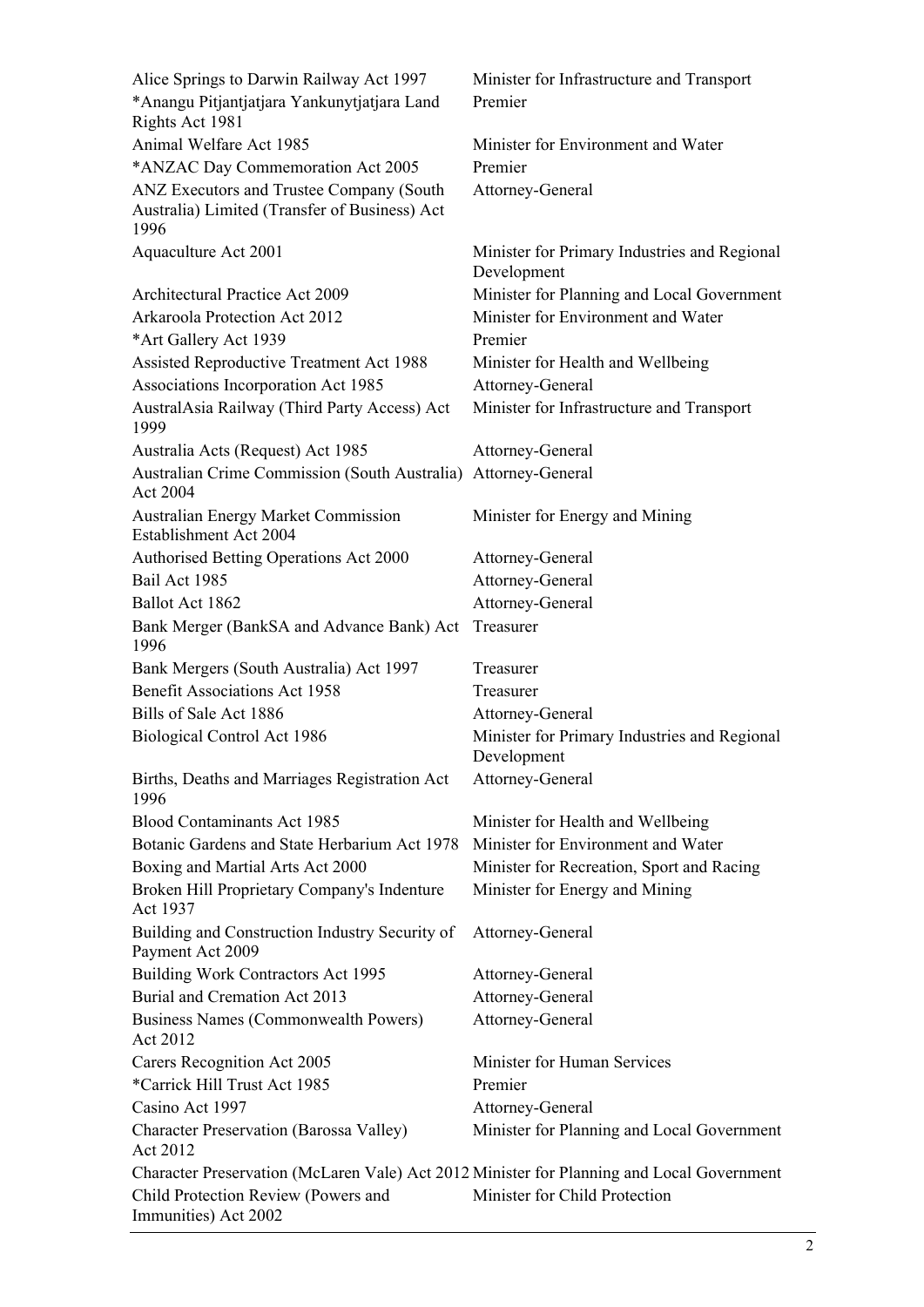| Children and Young People (Oversight and<br>Advocacy Bodies) Act 2016                              | Minister for Education                                                      |
|----------------------------------------------------------------------------------------------------|-----------------------------------------------------------------------------|
| Children and Young People (Safety) Act 2017                                                        | Minister for Child Protection                                               |
| Child Safety (Prohibited Persons) Act 2016                                                         | Minister for Human Services                                                 |
| Children's Protection Law Reform (Transitional<br>Arrangements and Related Amendments) Act<br>2017 | Minister for Human Services                                                 |
| Child Sex Offenders Registration Act 2006                                                          | Attorney-General                                                            |
| City of Adelaide Act 1998                                                                          | Minister for Planning and Local Government                                  |
| Civil Aviation (Carriers' Liability) Act 1962                                                      | Minister for Infrastructure and Transport                                   |
| Civil Liability Act 1936                                                                           | Attorney-General                                                            |
| Classification (Publications, Films and Computer Attorney-General<br>Games) Act 1995               |                                                                             |
| Climate Change and Greenhouse Emissions<br>Reduction Act 2007                                      | Minister for Environment and Water                                          |
| <b>Coast Protection Act 1972</b>                                                                   | Minister for Environment and Water                                          |
| Collections for Charitable Purposes Act 1939                                                       | Attorney-General                                                            |
| <b>Commercial Arbitration Act 2011</b>                                                             | Attorney-General                                                            |
| Commissioner for Kangaroo Island Act 2014                                                          | Minister for Planning and Local Government                                  |
| Commissioner of Public Works Incorporation<br>Act 1917                                             | Minister for Infrastructure and Transport                                   |
| Commission of Inquiry (Children in State Care<br>and Children on APY Lands) Act 2004               | Minister for Child Protection                                               |
| *Commonwealth Legislative Power Act 1931                                                           | Attorney-General                                                            |
| Commonwealth Places (Administration of Laws) Attorney-General<br>Act 1970                          |                                                                             |
| <b>Commonwealth Places (Mirror Taxes</b><br>Administration) Act 1999                               | Treasurer                                                                   |
| Commonwealth Powers (De Facto Relationships) Attorney-General<br>Act 2009                          |                                                                             |
| Commonwealth Powers (Family Law) Act 1986 Attorney-General                                         |                                                                             |
| <b>Community Based Sentences (Interstate</b><br>Transfer) Act 2015                                 | Minister for Police, Emergency Services and<br><b>Correctional Services</b> |
| Community Housing Providers (National Law)<br>(South Australia) Act 2013                           | Minister for Human Services                                                 |
| Community Titles Act 1996                                                                          | Attorney-General                                                            |
| Companies (Administration) Act 1982                                                                | Attorney-General                                                            |
| Competition Policy Reform (South Australia)<br>Act 1996                                            | Premier                                                                     |
| Compulsory Third Party Insurance Regulation<br>Act 2016                                            | Treasurer                                                                   |
| <b>Consent to Medical Treatment and Palliative</b><br>Care Act 1995                                | Minister for Health and Wellbeing                                           |
| <b>Constitution Act 1934</b>                                                                       | Premier                                                                     |
| Constitutional Powers (Coastal Waters) Act 1979 Attorney-General                                   |                                                                             |
| Construction Industry Long Service Leave Act<br>1987                                               | Treasurer                                                                   |
| <b>Construction Industry Training Fund Act 1993</b>                                                | Minister for Innovation and Skills                                          |
| <b>Controlled Substances Act 1984</b>                                                              | Minister for Health and Wellbeing                                           |
| Conveyancers Act 1994                                                                              | Attorney-General                                                            |
| Co-operatives National Law (South Australia)<br>Act 2013                                           | Attorney-General                                                            |
| Cooper Basin (Ratification) Act 1975                                                               | Minister for Energy and Mining                                              |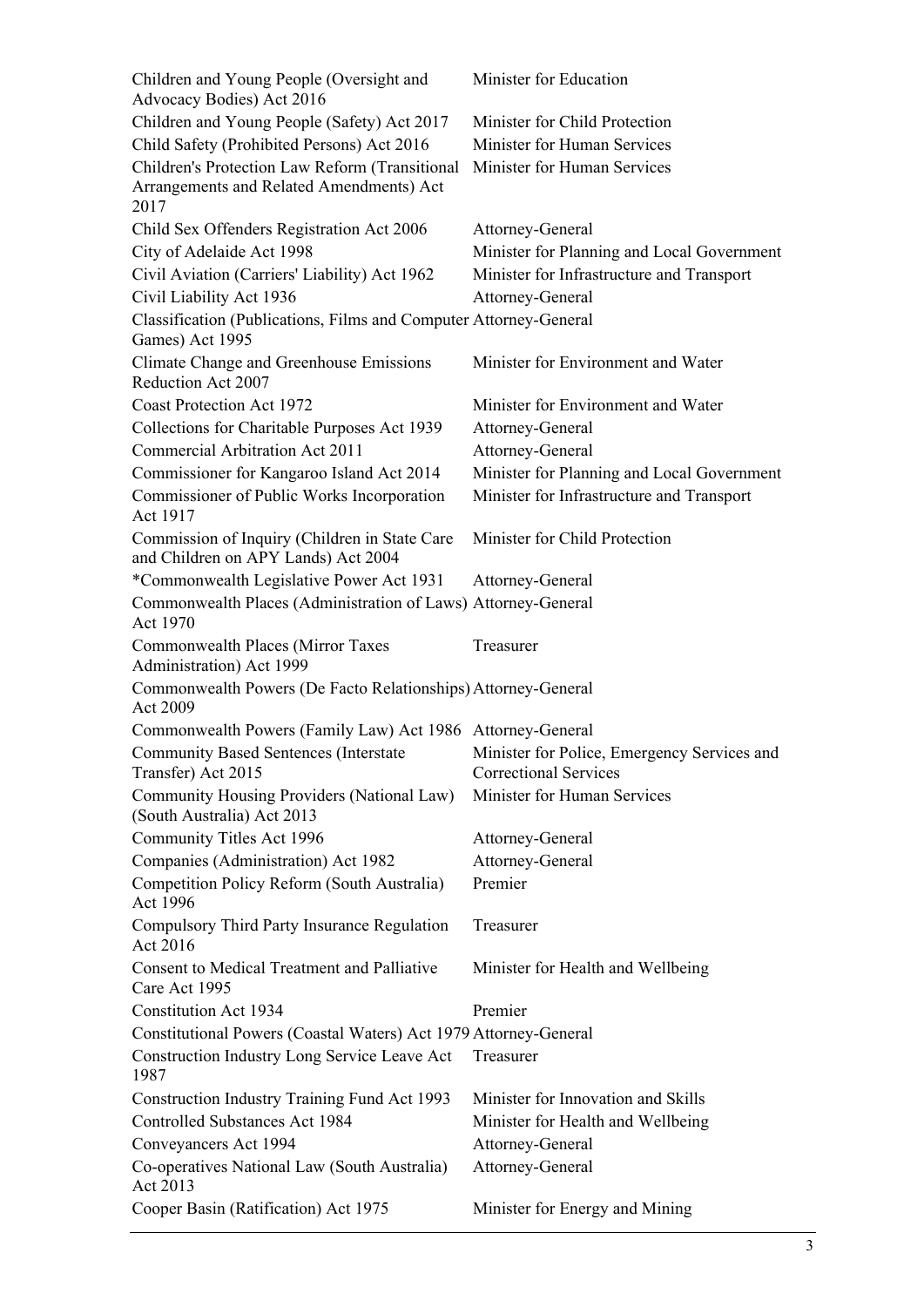| Coroners Act 2003                                                                      | Attorney-General                                                            |  |
|----------------------------------------------------------------------------------------|-----------------------------------------------------------------------------|--|
| Corporations (Administrative Actions) Act 2001                                         | Attorney-General                                                            |  |
| Corporations (Ancillary Provisions) Act 2001                                           | Attorney-General                                                            |  |
| Corporations (Commonwealth Powers) Act 2001 Attorney-General                           |                                                                             |  |
| Corporations (South Australia) Act 1990                                                | Attorney-General                                                            |  |
| Correctional Services Act 1982                                                         | Minister for Police, Emergency Services and<br><b>Correctional Services</b> |  |
| Cost of Living Concessions Act 1986                                                    | Minister for Human Services                                                 |  |
| <b>Courts Administration Act 1993</b>                                                  | Attorney-General                                                            |  |
| COVID-19 Emergency Response Act 2020                                                   | Attorney-General                                                            |  |
| Credit (Commonwealth Powers) Act 2010                                                  | Attorney-General                                                            |  |
| Credit (Transitional Arrangements) Act 2010                                            | Attorney-General                                                            |  |
| Criminal Assets Confiscation Act 2005                                                  | Attorney-General                                                            |  |
| Criminal Investigation (Covert Operations)<br>Act 2009                                 | Attorney-General                                                            |  |
| Criminal Investigation (Extraterritorial Offences) Attorney-General<br>Act 1984        |                                                                             |  |
| Criminal Law (Clamping, Impounding and<br>Forfeiture of Vehicles) Act 2007             | Attorney-General                                                            |  |
| Criminal Law Consolidation Act 1935                                                    | Attorney-General                                                            |  |
| Criminal Law (Forensic Procedures) Act 2007                                            | Attorney-General                                                            |  |
| Criminal Law (High Risk Offenders) Act 2015                                            | Attorney-General                                                            |  |
| Criminal Law (Legal Representation) Act 2001                                           | Attorney-General                                                            |  |
| Criminal Procedure Act 1921                                                            | Attorney-General                                                            |  |
| Cross-border Justice Act 2009                                                          | Attorney-General                                                            |  |
| Crown Land Management Act 2009                                                         | Minister for Environment and Water                                          |  |
| Crown Proceedings Act 1992                                                             | Attorney-General                                                            |  |
| Crown Rates and Taxes Recovery Act 1945                                                | Minister for Environment and Water                                          |  |
| Da Costa Samaritan Fund (Incorporation of<br>Trustees) Act 1953                        | Attorney-General                                                            |  |
| Dangerous Substances Act 1979                                                          | Treasurer                                                                   |  |
| Daylight Saving Act 1971                                                               | Treasurer                                                                   |  |
| Death (Definition) Act 1983                                                            | Attorney-General                                                            |  |
| Debtors Act 1936                                                                       | Attorney-General                                                            |  |
| Defamation Act 2005                                                                    | Attorney-General                                                            |  |
| Director of Public Prosecutions Act 1991                                               | Attorney-General                                                            |  |
| Disability Inclusion Act 2018                                                          | Minister for Human Services                                                 |  |
| Disability Services Act 1993                                                           | Minister for Human Services                                                 |  |
| District Court Act 1991                                                                | Attorney-General                                                            |  |
| Dog and Cat Management Act 1995                                                        | Minister for Environment and Water                                          |  |
| Dog Fence Act 1946                                                                     | Minister for Primary Industries and Regional<br>Development                 |  |
| Domestic Partners Property Act 1996                                                    | Attorney-General                                                            |  |
| Domicile Act 1980                                                                      | Attorney-General                                                            |  |
| Dust Diseases Act 2005                                                                 | Attorney-General                                                            |  |
| Education and Children's Services Act 2019                                             | Minister for Education                                                      |  |
| <b>Education and Early Childhood Services</b><br>(Registration and Standards) Act 2011 | Minister for Education                                                      |  |
| Election of Senators Act 1903                                                          | Attorney-General                                                            |  |
| Electoral Act 1985                                                                     | Attorney-General                                                            |  |
| Electricity Act 1996                                                                   | Minister for Energy and Mining                                              |  |
| <b>Electricity Corporations Act 1994</b>                                               | Treasurer                                                                   |  |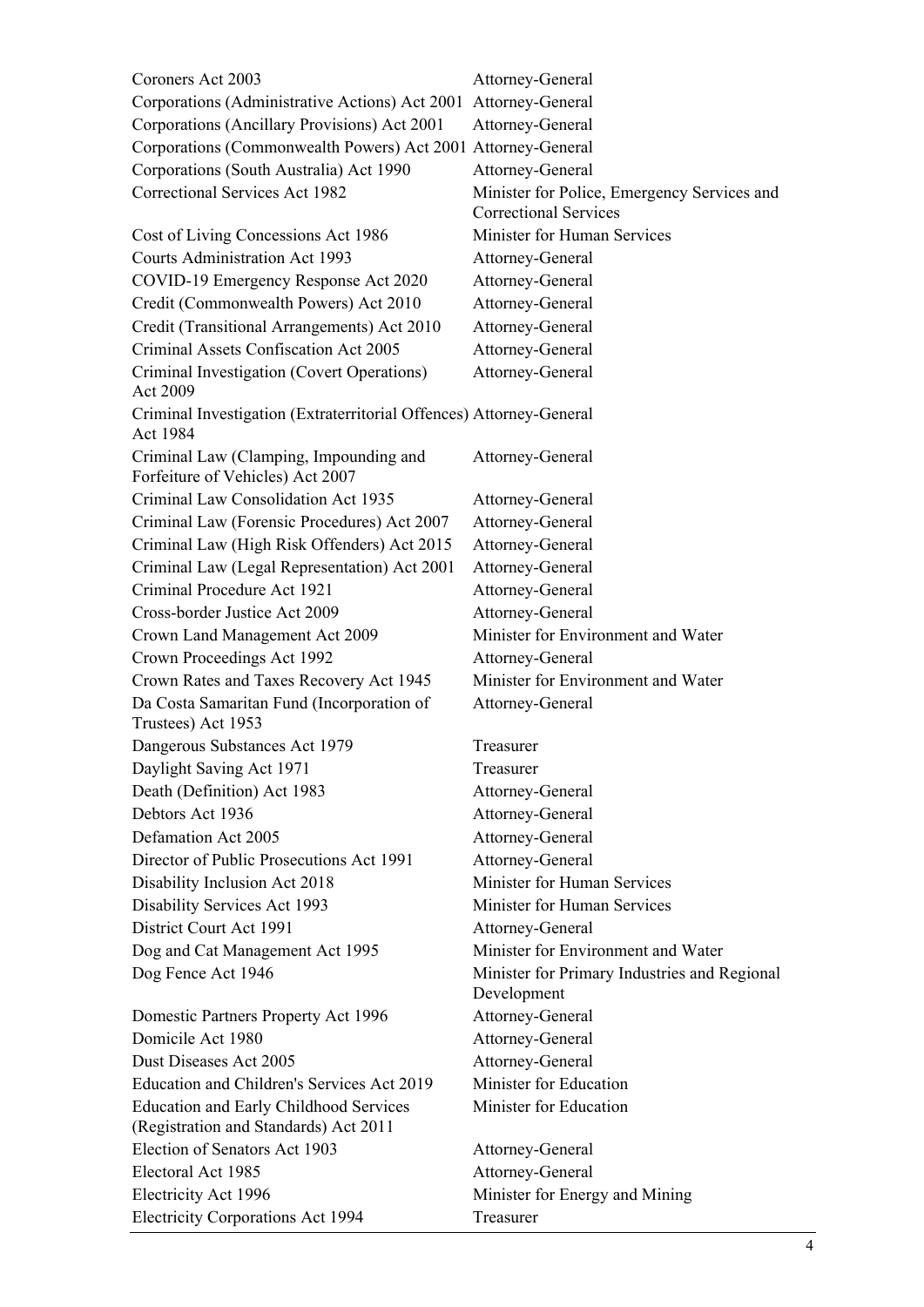| Electricity Corporations (Restructuring and<br>Disposal) Act 1999                     | Treasurer                                                                   |
|---------------------------------------------------------------------------------------|-----------------------------------------------------------------------------|
| Electricity Trust of South Australia (Torrens<br>Island Power Station) Act 1962 (The) | Minister for Energy and Mining                                              |
| Electronic Conveyancing National Law (South<br>Australia) Act 2013                    | Attorney-General                                                            |
| Electronic Communications Act 2000                                                    | Attorney-General                                                            |
| <b>Emergency Management Act 2004</b>                                                  | Premier                                                                     |
| <b>Emergency Services Funding Act 1998</b>                                            | Treasurer                                                                   |
|                                                                                       | Treasurer                                                                   |
| <b>Employment Agents Registration Act 1993</b><br><b>Encroachments Act 1944</b>       |                                                                             |
|                                                                                       | Attorney-General                                                            |
| Energy Products (Safety and Efficiency) Act<br>2000                                   | Minister for Energy and Mining                                              |
| Enforcement of Judgments Act 1991                                                     | Attorney-General                                                            |
| <b>Environment Protection Act 1993</b>                                                | Minister for Environment and Water                                          |
| Environment Protection (Sea Dumping) Act 1984 Minister for Environment and Water      |                                                                             |
| Environment, Resources and Development Court Attorney-General<br>Act 1993             |                                                                             |
| Equal Opportunity Act 1984                                                            | Attorney-General                                                            |
| <b>Essential Services Act 1981</b>                                                    | Attorney-General                                                            |
| <b>Essential Services Commission Act 2002</b>                                         | Treasurer                                                                   |
| Estates Tail Act 1881 (The)                                                           | Attorney-General                                                            |
| Evidence Act 1929                                                                     | Attorney-General                                                            |
| Evidence (Affidavits) Act 1928                                                        | Attorney-General                                                            |
| Expiation of Offences Act 1996                                                        | Attorney-General                                                            |
| Explosives Act 1936                                                                   | Treasurer                                                                   |
| Fair Trading Act 1987                                                                 | Attorney-General                                                            |
| Fair Work Act 1994                                                                    | Treasurer                                                                   |
| Fair Work (Commonwealth Powers) Act 2009                                              | Treasurer                                                                   |
| Family and Community Services Act 1972                                                | Minister for Child Protection                                               |
| Family Relationships Act 1975                                                         |                                                                             |
| Farm Debt Mediation Act 2018                                                          | Attorney-General                                                            |
|                                                                                       | Attorney-General                                                            |
| Federal Courts (State Jurisdiction) Act 1999                                          | Attorney-General                                                            |
| Fences Act 1975                                                                       | Attorney-General                                                            |
| *Financial Agreement Act 1994                                                         | Treasurer                                                                   |
| Financial Sector Reform (South Australia) Act<br>1999                                 | Attorney-General                                                            |
| Financial Sector (Transfer of Business) Act 1999 Treasurer                            |                                                                             |
| Financial Transaction Reports (State Provisions) Treasurer<br>Act 1992                |                                                                             |
| Fines Enforcement and Debt Recovery Act 2017 Treasurer                                |                                                                             |
| Fire and Emergency Services Act 2005                                                  | Minister for Police, Emergency Services and<br><b>Correctional Services</b> |
| Firearms Act 2015                                                                     | Minister for Police, Emergency Services and<br><b>Correctional Services</b> |
| First Home and Housing Construction Grants Act Treasurer<br>2000                      |                                                                             |
| Fisheries Management Act 2007                                                         | Minister for Primary Industries and Regional<br>Development                 |
| Flinders University Act 1966                                                          | Minister for Education                                                      |
| Food Act 2001                                                                         | Minister for Health and Wellbeing                                           |
| Foreign Judgments Act 1971                                                            | Attorney-General                                                            |
|                                                                                       |                                                                             |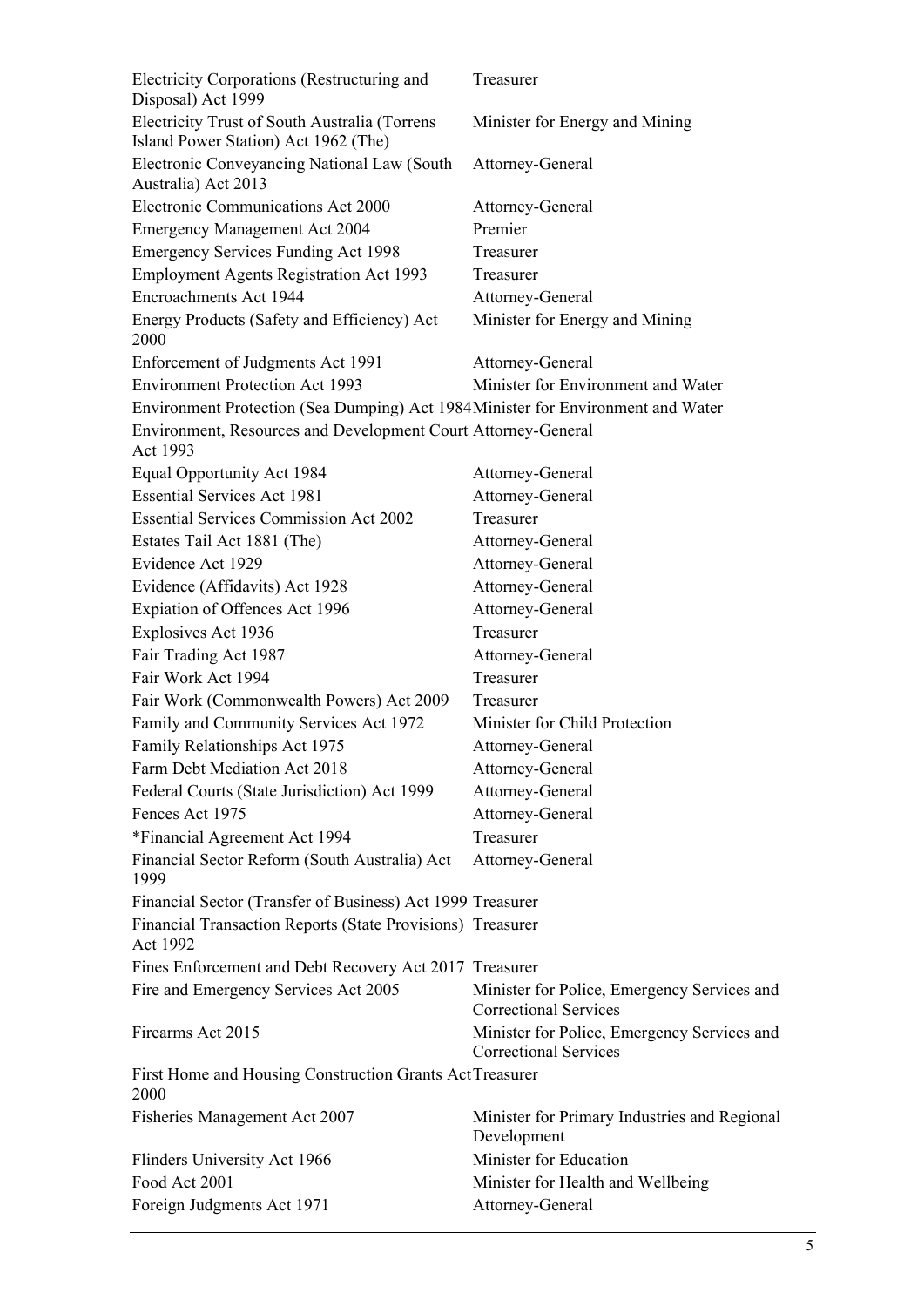| Forest Property Act 2000                                                                       | Minister for Primary Industries and Regional<br>Development                 |  |
|------------------------------------------------------------------------------------------------|-----------------------------------------------------------------------------|--|
| Forestry Act 1950                                                                              | Minister for Primary Industries and Regional<br>Development                 |  |
| Freedom of Information Act 1991                                                                | Attorney-General                                                            |  |
| Free Presbyterian Church (Vesting of Property)<br>Act 2001                                     | Attorney-General                                                            |  |
| <b>Frustrated Contracts Act 1988</b>                                                           | Attorney-General                                                            |  |
| Gambling Administration Act 2019                                                               | Attorney-General                                                            |  |
| Gaming Machines Act 1992                                                                       | Attorney-General                                                            |  |
| Gas Act 1997                                                                                   | Minister for Energy and Mining                                              |  |
| General Tramways Act 1884                                                                      | Minister for Infrastructure and Transport                                   |  |
| Gene Technology Act 2001                                                                       | Minister for Health and Wellbeing                                           |  |
| Genetically Modified Crops Management Act<br>2004                                              | Minister for Primary Industries and Regional<br>Development                 |  |
| Geographical Names Act 1991                                                                    | Attorney-General                                                            |  |
| Golden Grove (Indenture Ratification) Act 1984 Minister for Infrastructure and Transport       |                                                                             |  |
| Government Business Enterprises (Competition) Premier<br>Act 1996                              |                                                                             |  |
| Government Financing Authority Act 1982                                                        | Treasurer                                                                   |  |
| Government House Precinct Land Dedication ActMinister for Infrastructure and Transport<br>2016 |                                                                             |  |
| Governors' Pensions Act 1976                                                                   | Treasurer                                                                   |  |
| Graffiti Control Act 2001                                                                      | Attorney-General                                                            |  |
| Green Industries SA Act 2004                                                                   | Minister for Environment and Water                                          |  |
| Groundwater (Border Agreement) Act 1985                                                        | Minister for Environment and Water                                          |  |
| Ground Water (Qualco-Sunlands) Control Act<br>2000                                             | Minister for Environment and Water                                          |  |
| Guardianship and Administration Act 1993                                                       | Attorney-General                                                            |  |
| Guardianship of Infants Act 1940                                                               | Attorney-General                                                            |  |
| Hairdressers Act 1988                                                                          | Attorney-General                                                            |  |
| Harbors and Navigation Act 1993                                                                | Minister for Infrastructure and Transport                                   |  |
| Health and Community Services Complaints<br>Act 2004                                           | Minister for Health and Wellbeing                                           |  |
| Health Care Act 2008                                                                           | Minister for Health and Wellbeing                                           |  |
| Health Practitioner Regulation National Law<br>(South Australia) Act 2010                      | Minister for Health and Wellbeing                                           |  |
| Health Professionals (Special Events Exemption) Minister for Health and Wellbeing<br>Act 2000  |                                                                             |  |
| Health Services Charitable Gifts Act 2011                                                      | Minister for Health and Wellbeing                                           |  |
| Heavy Vehicle National Law (South Australia)<br>Act 2013                                       | Minister for Infrastructure and Transport                                   |  |
| Heritage Places Act 1993                                                                       | Minister for Environment and Water                                          |  |
| Highways Act 1926                                                                              | Minister for Infrastructure and Transport                                   |  |
| Historic Shipwrecks Act 1981                                                                   | Minister for Environment and Water                                          |  |
| *History Trust of South Australia Act 1981                                                     | Minister for Education                                                      |  |
| Holidays Act 1910                                                                              | Treasurer                                                                   |  |
| Housing Agreement Act 1991                                                                     | Minister for Human Services                                                 |  |
| Housing Improvement Act 2016                                                                   | Minister for Human Services                                                 |  |
| Hydroponics Industry Control Act 2009                                                          | Minister for Police, Emergency Services and<br><b>Correctional Services</b> |  |
| Impounding Act 1920                                                                            | Minister for Primary Industries and Regional<br>Development                 |  |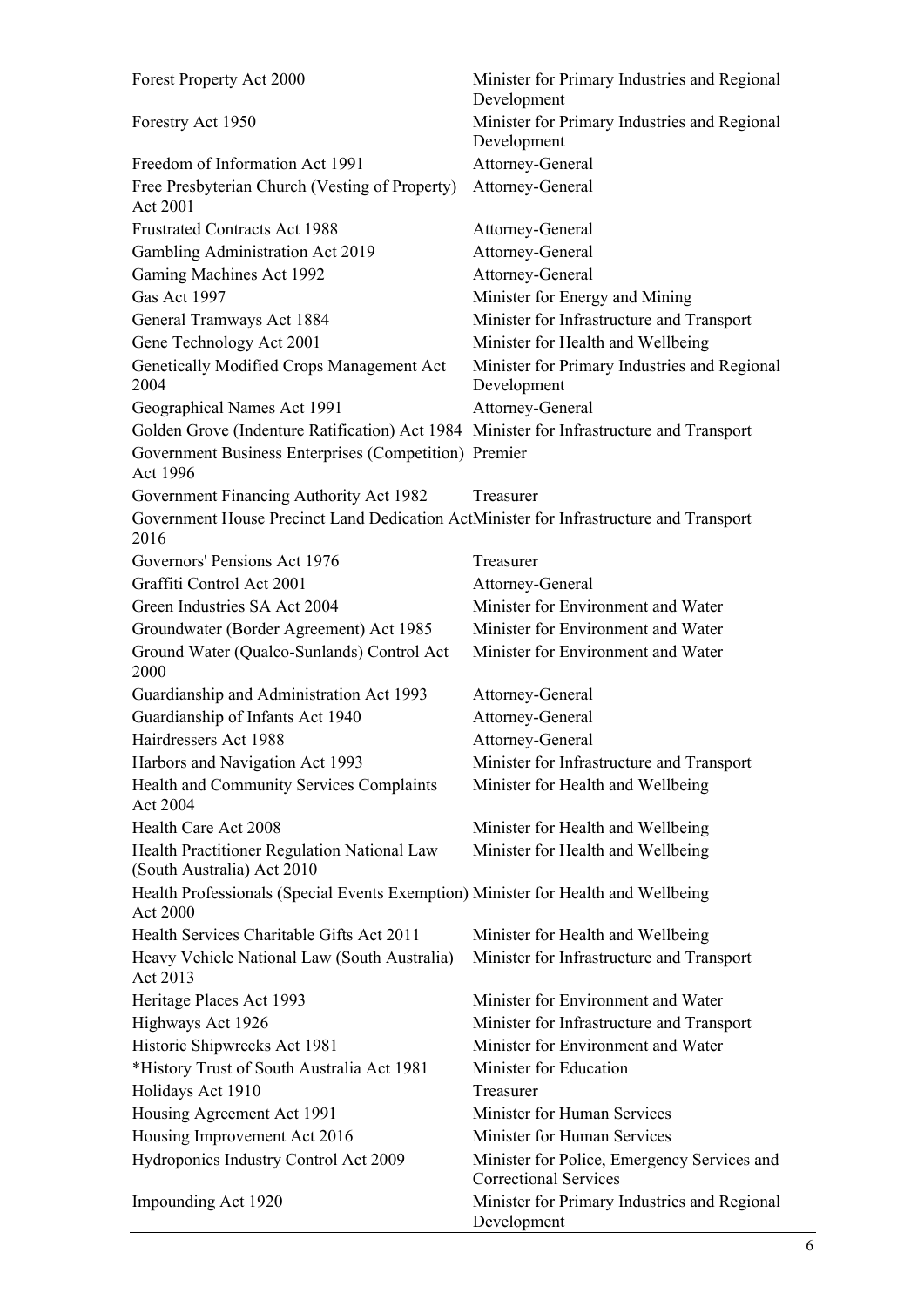| Independent Commission Against Corruption<br>Act 2012                                        | Attorney-General                                                            |
|----------------------------------------------------------------------------------------------|-----------------------------------------------------------------------------|
| Industrial Hemp Act 2017                                                                     | Minister for Primary Industries and Regional<br>Development                 |
| Industrial Referral Agreements Act 1986                                                      | Attorney-General                                                            |
| Industry Advocate Act 2017                                                                   | Treasurer                                                                   |
| Infrastructure SA Act 2018                                                                   | Premier                                                                     |
| Inheritance (Family Provision) Act 1972                                                      | Attorney-General                                                            |
| Interest on Crown Advances and Leases Act<br>1944                                            | Treasurer                                                                   |
| International Transfer of Prisoners (South<br>Australia) Act 1998                            | Minister for Police, Emergency Services and<br><b>Correctional Services</b> |
| Intervention Orders (Prevention of Abuse)<br>Act 2009                                        | Attorney-General                                                            |
| Irrigation Act 2009                                                                          | Minister for Environment and Water                                          |
| James Brown Memorial Trust Incorporation Act Attorney-General                                |                                                                             |
| 1990                                                                                         |                                                                             |
| Judges' Pensions Act 1971                                                                    | Treasurer                                                                   |
| Judicial Administration (Auxiliary Appointments Attorney-General<br>and Powers) Act 1988     |                                                                             |
| Judicial Conduct Commissioner Act 2015                                                       | Attorney-General                                                            |
| Julia Farr Services (Trusts) Act 2007                                                        | Minister for Human Services                                                 |
| Juries Act 1927                                                                              | Attorney-General                                                            |
| Jurisdiction of Courts (Cross-vesting) Act 1987                                              | Attorney-General                                                            |
| Justices of the Peace Act 2005                                                               | Attorney-General                                                            |
| Labour Hire Licensing Act 2017                                                               | Attorney-General                                                            |
| Lake Eyre Basin (Intergovernmental Agreement) Minister for Environment and Water<br>Act 2001 |                                                                             |
| Land Acquisition Act 1969                                                                    | Attorney-General                                                            |
| Land Agents Act 1994                                                                         | Attorney-General                                                            |
| Land and Business (Sale and Conveyancing) Act Attorney-General<br>1994                       |                                                                             |
| Landlord and Tenant Act 1936                                                                 | Attorney-General                                                            |
| Lands for Public Purposes Acquisition Act 1914 Minister for Environment and Water            |                                                                             |
| Landscape South Australia Act 2019                                                           | Minister for Environment and Water                                          |
| Land Tax Act 1936                                                                            | Treasurer                                                                   |
| Land Valuers Act 1994                                                                        | Attorney-General                                                            |
| Late Payment of Government Debts (Interest)<br>Act 2013                                      | Treasurer                                                                   |
| Law of Property Act 1936                                                                     | Attorney-General                                                            |
| Law Reform (Contributory Negligence and<br>Apportionment of Liability) Act 2001              | Attorney-General                                                            |
| <b>Legal Practitioners Act 1981</b>                                                          | Attorney-General                                                            |
| Legal Services Commission Act 1977                                                           | Attorney-General                                                            |
| Legislation (Fees) Act 2019                                                                  | Premier                                                                     |
| Legislation Revision and Publication Act 2002                                                | Attorney-General                                                            |
| *Libraries Act 1982                                                                          | Premier                                                                     |
| Limitation of Actions Act 1936                                                               | Attorney-General                                                            |
| Linear Parks Act 2006                                                                        | Minister for Planning and Local Government                                  |
| Liquor Licensing Act 1997                                                                    | Attorney-General                                                            |
| Little Sisters of the Poor (Testamentary<br>Dispositions) Act 1986                           | Attorney-General                                                            |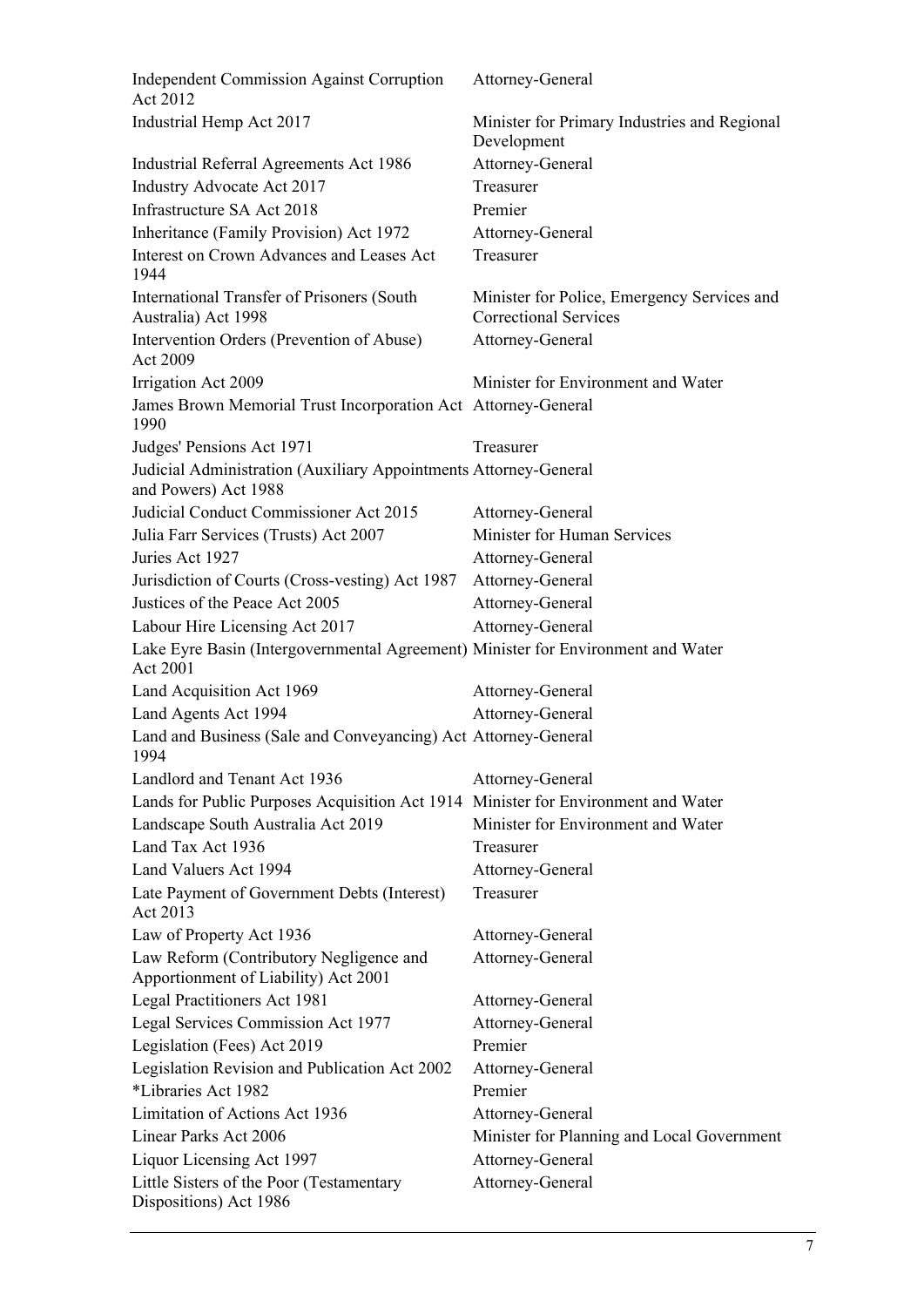| Livestock Act 1997                                                                         | Minister for Primary Industries and Regional<br>Development |  |
|--------------------------------------------------------------------------------------------|-------------------------------------------------------------|--|
| Lobbyists Act 2015                                                                         | Attorney-General                                            |  |
| Local Government Act 1999                                                                  | Minister for Planning and Local Government                  |  |
| *Local Government (City of Enfield Loan) Act<br>1953                                       | Minister for Environment and Water                          |  |
| *Local Government (City of Woodville West<br>Lakes Loan) Act 1970                          | Minister for Environment and Water                          |  |
| Local Government (Elections) Act 1999                                                      | Minister for Planning and Local Government                  |  |
| Local Government Finance Authority Act 1983                                                | Treasurer                                                   |  |
| Local Government (Forestry Reserves) Act 1944 Minister for Primary Industries and Regional | Development                                                 |  |
| Local Government (Implementation) Act 1999                                                 | Minister for Planning and Local Government                  |  |
| Local Nuisance and Litter Control Act 2016                                                 | Minister for Environment and Water                          |  |
| Long Service Leave Act 1987                                                                | Treasurer                                                   |  |
| Lotteries Act 2019                                                                         | Attorney-General                                            |  |
| Lottery and Gaming Act 1936                                                                | Attorney-General                                            |  |
| Magistrates Act 1983                                                                       | Attorney-General                                            |  |
| Magistrates Court Act 1991                                                                 | Attorney-General                                            |  |
| Major Events Act 2013                                                                      | Premier                                                     |  |
| *Maralinga Tjarutja Land Rights Act 1984                                                   | Premier                                                     |  |
| Marine Parks Act 2007                                                                      | Minister for Environment and Water                          |  |
| Marine Safety (Domestic Commercial Vessel)<br>National Law (Application) Act 2013          | Minister for Infrastructure and Transport                   |  |
| Maritime Services (Access) Act 2000                                                        | Minister for Infrastructure and Transport                   |  |
| Married Persons (Separate Legal Status) Act<br>2019                                        | Attorney-General                                            |  |
| Marketable Securities Act 1971                                                             | Attorney-General                                            |  |
| Members of Parliament (Register of Interests)<br>Act 1983                                  | Attorney-General                                            |  |
| Mental Health Act 2009                                                                     | Minister for Health and Wellbeing                           |  |
| Mercantile Law Act 1936                                                                    | Attorney-General                                            |  |
| Metropolitan Adelaide Road Widening Plan<br>Act 1972                                       | Minister for Infrastructure and Transport                   |  |
| *Metropolitan Area (Woodville, Henley and<br>Grange) Drainage Act 1964                     | Minister for Environment and Water                          |  |
| Metropolitan Drainage Act 1935                                                             | Minister for Environment and Water                          |  |
| Mile End Underpass Act 2005                                                                | Minister for Infrastructure and Transport                   |  |
| Mines and Works Inspection Act 1920                                                        | Minister for Energy and Mining                              |  |
| Mining Act 1971                                                                            | Minister for Energy and Mining                              |  |
| Minors Contracts (Miscellaneous Provisions)<br>Act 1979                                    | Attorney-General                                            |  |
| Misrepresentation Act 1972                                                                 | Attorney-General                                            |  |
| Mobil Lubricating Oil Refinery (Indenture)<br>Act 1976                                     | Minister for Infrastructure and Transport                   |  |
| *Morphett Street Bridge Act 1964                                                           | Minister for Infrastructure and Transport                   |  |
| Motor Accident Commission Act 1992                                                         | Treasurer                                                   |  |
| Motor Vehicle Accidents (Lifetime Support<br>Scheme) Act 2013                              | Minister for Health and Wellbeing                           |  |
| Motor Vehicles Act 1959                                                                    | Minister for Infrastructure and Transport                   |  |
| Murray-Darling Basin Act 2008                                                              | Minister for Environment and Water                          |  |
| Mutual Recognition (South Australia) Act 1993                                              | Premier                                                     |  |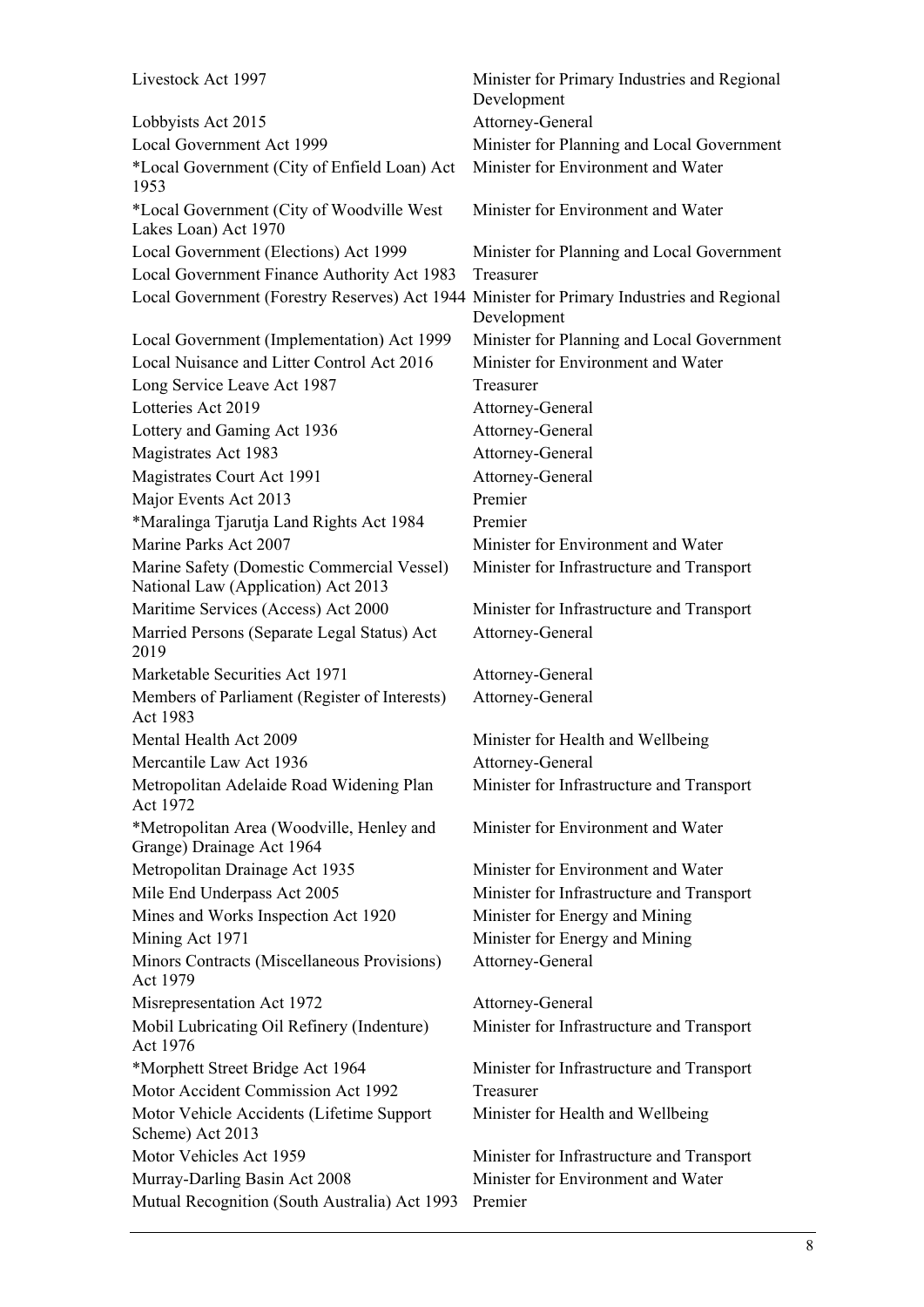National Electricity (South Australia) Act 1996 Minister for Energy and Mining National Energy Retail Law (South Australia) Act 2011 Minister for Energy and Mining National Environment Protection Council (South Minister for Environment and Water Australia) Act 1995 National Gas (South Australia) Act 2008 Minister for Energy and Mining National Health Funding Pool Administration (South Australia) Act 2012 Minister for Health and Wellbeing National Parks and Wildlife Act 1972 Minister for Environment and Water National Redress Scheme for Institutional Child Attorney-General Sexual Abuse (Commonwealth Powers) Act 2018 National Soldiers Memorial Act 1949 Minister for Infrastructure and Transport National Tax Reform (State Provisions) Act 2000 Treasurer National Trust of South Australia Act 1955 Minister for Environment and Water National Wine Centre (Restructuring and Leasing Treasurer Arrangements) Act 2002 Native Title (South Australia) Act 1994 Attorney-General Native Vegetation Act 1991 Minister for Environment and Water Natural Gas Authority Act 1967 Minister for Energy and Mining New Tax System Price Exploitation Code (South Treasurer Australia) Act 1999 Non-Metropolitan Railways (Transfer) Act 1997 Minister for Infrastructure and Transport North Haven Development Act 1972 Minister for Infrastructure and Transport North Haven (Miscellaneous Provisions) Act 1986 Minister for Infrastructure and Transport Notaries Public Act 2016 Attorney-General Not-for-Profit Sector Freedom to Advocate Act 2013 Minister for Human Services Nuclear Waste Storage Facility (Prohibition) Act 2000 Minister for Environment and Water Oaths Act 1936 Attorney-General Offshore Minerals Act 2000 Minister for Energy and Mining Off-shore Waters (Application of Laws) Act 1976 Attorney-General Oil Refinery (Hundred of Noarlunga) Indenture Minister for Infrastructure and Transport Act 1958 Ombudsman Act 1972 Attorney-General Opal Mining Act 1995 Minister for Energy and Mining Outback Communities (Administration and Management) Act 2009 Minister for Planning and Local Government Parliamentary Committees Act 1991 Attorney-General Parliamentary Superannuation Act 1974 Treasurer Parole Orders (Transfer) Act 1983 Minister for Police, Emergency Services and Correctional Services Partnership Act 1891 Attorney-General Passenger Transport Act 1994 Minister for Infrastructure and Transport Pastoral Land Management and Conservation Act 1989 Minister for Primary Industries and Regional Development Payroll Tax Act 2009 Treasurer Personal Property Securities (Commonwealth Powers) Act 2009 Attorney-General Petroleum and Geothermal Energy Act 2000 Minister for Energy and Mining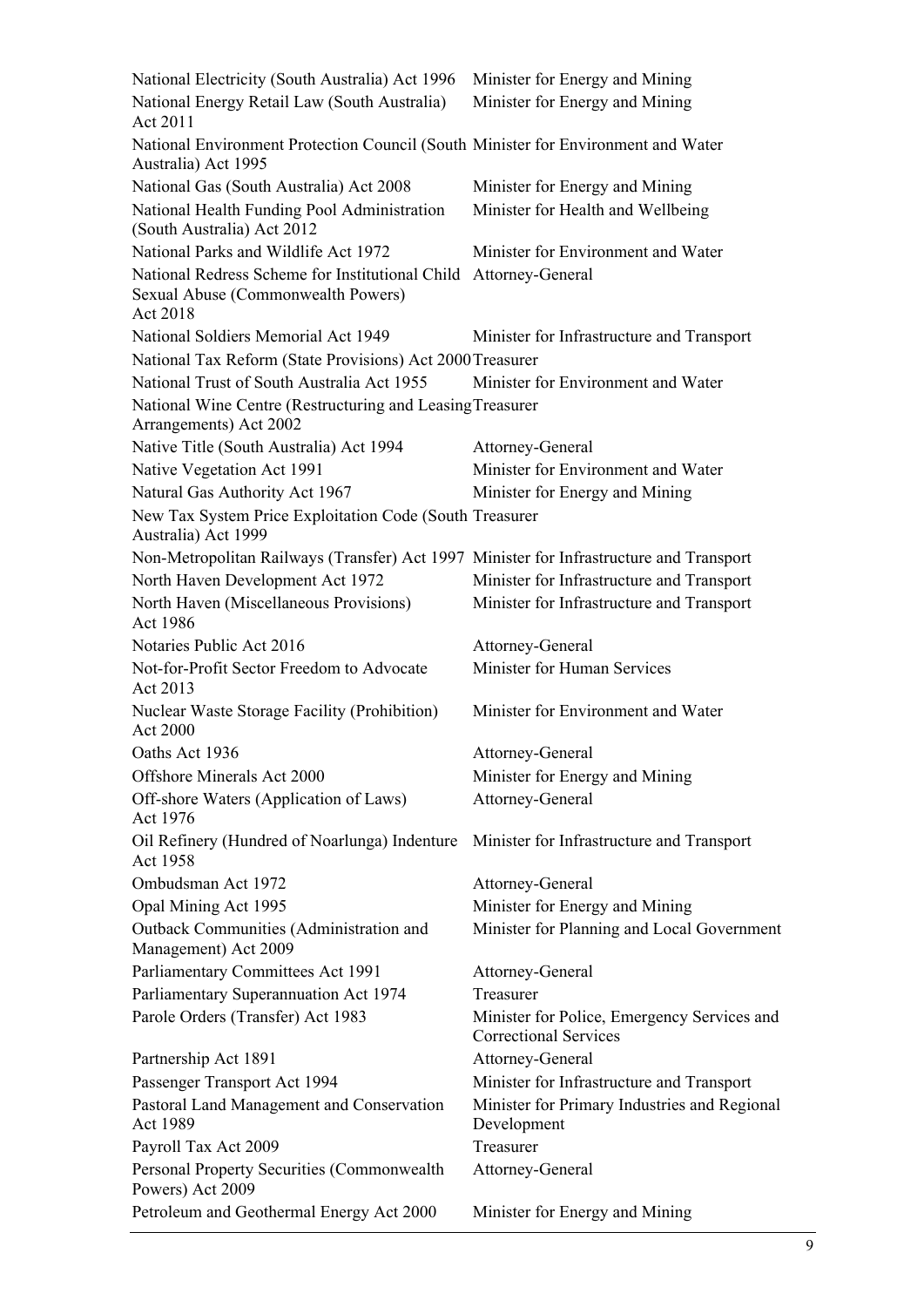| Petroleum Products Regulation Act 1995                                                      | Treasurer                                                                   |  |
|---------------------------------------------------------------------------------------------|-----------------------------------------------------------------------------|--|
| Petroleum (Submerged Lands) Act 1982                                                        | Minister for Energy and Mining                                              |  |
| Phylloxera and Grape Industry Act 1995                                                      | Minister for Primary Industries and Regional<br>Development                 |  |
| Planning, Development and Infrastructure Act<br>2016                                        | Minister for Planning and Local Government                                  |  |
| Plant Health Act 2009                                                                       | Minister for Primary Industries and Regional<br>Development                 |  |
| Plastic Shopping Bags (Waste Avoidance)<br>Act 2008                                         | Minister for Environment and Water                                          |  |
| Plumbers, Gas Fitters and Electricians Act 1995                                             | Attorney-General                                                            |  |
| Police Act 1998                                                                             | Minister for Police, Emergency Services and<br><b>Correctional Services</b> |  |
| Police Complaints and Discipline Act 2016                                                   | Attorney-General                                                            |  |
| Police Superannuation Act 1990                                                              | Treasurer                                                                   |  |
| *Port Pirie Racecourse Site Act 1946                                                        | Minister for Recreation, Sport and Racing                                   |  |
| Port Pirie Smelting Facility (Lead-In-Air<br>Concentrations) Act 2013                       | Minister for Energy and Mining                                              |  |
| Powers of Attorney and Agency Act 1984                                                      | Attorney-General                                                            |  |
| Prices Act 1948                                                                             | Attorney-General                                                            |  |
| Primary Industry Funding Schemes Act 1998                                                   | Minister for Primary Industries and Regional<br>Development                 |  |
| Primary Produce (Food Safety Schemes)<br>Act 2004                                           | Minister for Primary Industries and Regional<br>Development                 |  |
| Primary Producers Emergency Assistance<br>Act 1967                                          | Minister for Primary Industries and Regional<br>Development                 |  |
| Prisoners (Interstate Transfer) Act 1982                                                    | Minister for Police, Emergency Services and<br><b>Correctional Services</b> |  |
| Private Parking Areas Act 1986                                                              | Minister for Planning and Local Government                                  |  |
| Problem Gambling Family Protection Orders<br>Act 2004                                       | Attorney-General                                                            |  |
| Professional Standards Act 2004                                                             | Attorney-General                                                            |  |
| Prohibited Areas (Application of State Laws)<br>Act 1952                                    | Attorney-General                                                            |  |
| Prohibition of Human Cloning for Reproduction Minister for Health and Wellbeing<br>Act 2003 |                                                                             |  |
| Proof of Sunrise and Sunset Act 1923                                                        | Minister for Infrastructure and Transport                                   |  |
| Protection of Marine Waters (Prevention of<br>Pollution from Ships) Act 1987                | Minister for Infrastructure and Transport                                   |  |
| Protective Security Act 2007                                                                | Minister for Police, Emergency Services and<br><b>Correctional Services</b> |  |
| Public Assemblies Act 1972                                                                  | Minister for Police, Emergency Services and<br><b>Correctional Services</b> |  |
| Public Corporations Act 1993                                                                | Treasurer                                                                   |  |
| Public Employees Housing Act 1987                                                           | Minister for Infrastructure and Transport                                   |  |
| Public Finance and Audit Act 1987                                                           | Treasurer                                                                   |  |
| Public Intoxication Act 1984                                                                | Minister for Health and Wellbeing                                           |  |
| Public Interest Disclosure Act 2018                                                         | Attorney-General                                                            |  |
| Public Sector Act 2009                                                                      | Treasurer                                                                   |  |
| Public Sector (Data Sharing) Act 2016                                                       | Premier                                                                     |  |
| Public Sector (Honesty and Accountability)<br>Act 1995                                      | Treasurer                                                                   |  |
| Public Trustee Act 1995                                                                     | Attorney-General                                                            |  |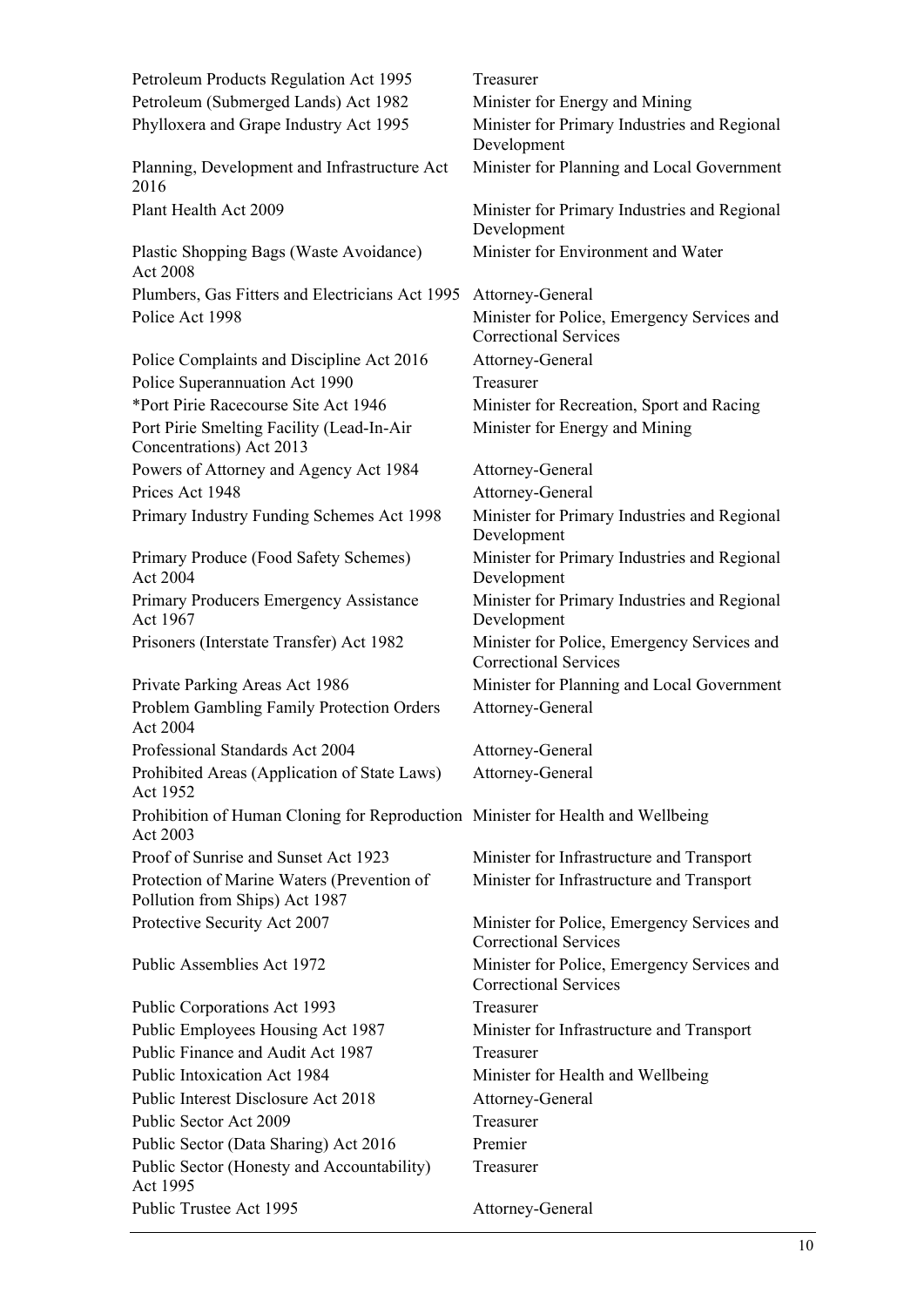Racial Vilification Act 1996 Attorney-General Radiation Protection and Control Act 1982 Minister for Environment and Water Rail Commissioner Act 2009 Minister for Infrastructure and Transport Rail Safety National Law (South Australia) Act 2012 Minister for Infrastructure and Transport Rail Transport Facilitation Fund Act 2001 Minister for Infrastructure and Transport Railways (Operations and Access) Act 1997 Minister for Infrastructure and Transport Railways (Transfer Agreement) Act 1975 Minister for Infrastructure and Transport Real Property Act 1886 Attorney-General Real Property (Commonwealth Titles) Act 1924 Attorney-General Real Property (Foreign Governments) Act 1950 Attorney-General Real Property (Registration of Titles) Act 1945 Attorney-General Recreational Greenways Act 2000 Minister for Recreation, Sport and Racing Recreation Grounds (Joint Schemes) Act 1947 Minister for Recreation, Sport and Racing Recreation Grounds Rates and Taxes Exemption Minister for Recreation, Sport and Racing Act 1981 Recreation Grounds (Regulations) Act 1931 Attorney-General Registration of Deeds Act 1935 Attorney-General Relationships Register Act 2016 Attorney-General Remuneration Act 1990 Premier Renmark Irrigation Trust Act 2009 Minister for Environment and Water Research Involving Human Embryos Act 2003 Minister for Health and Wellbeing Residential Parks Act 2007 Attorney-General Residential Tenancies Act 1995 Attorney-General Retail and Commercial Leases Act 1995 Attorney-General Retirement Villages Act 2016 Minister for Health and Wellbeing Return to Work Act 2014 Treasurer Return to Work Corporation of South Australia Act 1994 Treasurer Riverbank Act 1997 Minister for Infrastructure and Transport River Murray Act 2003 Minister for Environment and Water River Murray Waters Agreement Supplemental Agreement Act 1963 Minister for Environment and Water River Murray Waters (Dartmouth Reservoir) Act 1971 Minister for Environment and Water Roads (Opening and Closing) Act 1991 Attorney-General Road Traffic Act 1961 Minister for Infrastructure and Transport Roxby Downs (Indenture Ratification) Act 1982 Minister for Energy and Mining Royal Commissions Act 1917 Attorney-General Royal Style and Titles Act 1973 Attorney-General \*RSL Memorial Hall Trust Act 1997 Attorney-General Rural Advances Guarantee Act 1963 Treasurer Rural Industry Adjustment and Development Act 1985 Minister for Primary Industries and Regional Development SACE Board of South Australia Act 1983 Minister for Education Safe Drinking Water Act 2011 Minister for Health and Wellbeing Sale of Goods Act 1895 Attorney-General Sale of Goods (Vienna Convention) Act 1986 Attorney-General Sea-Carriage Documents Act 1998 Attorney-General Second-hand Dealers and Pawnbrokers Act 1996 Minister for Police, Emergency Services and Correctional Services Second-hand Vehicle Dealers Act 1995 Attorney-General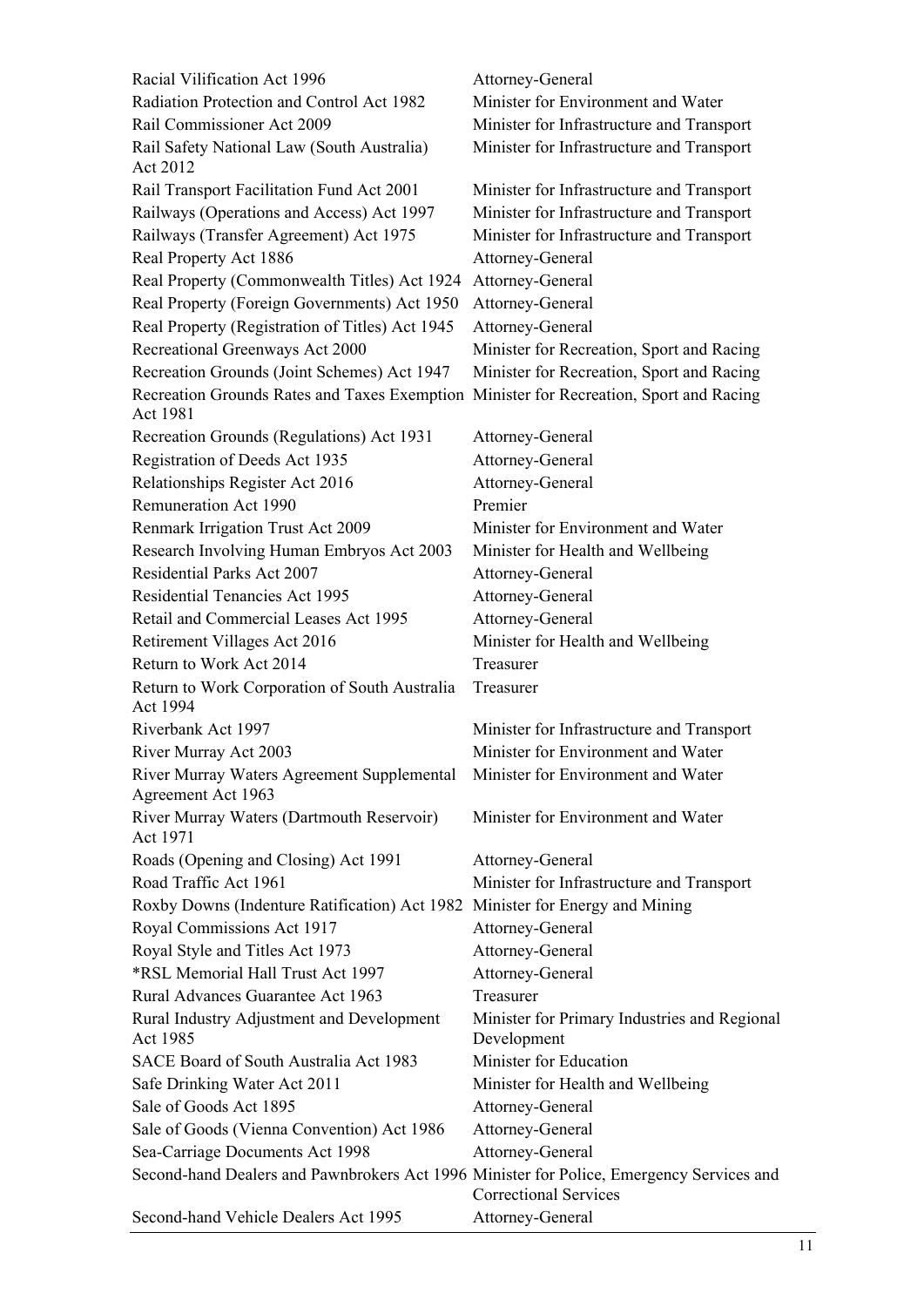| Security and Investigation Industry Act 1995                                                               | Attorney-General                                            |  |
|------------------------------------------------------------------------------------------------------------|-------------------------------------------------------------|--|
| Sentencing Act 2017                                                                                        | Attorney-General                                            |  |
| Serious and Organised Crime (Control) Act 2008 Attorney-General                                            |                                                             |  |
| Serious and Organised Crime (Unexplained<br>Wealth) Act 2009                                               | Attorney-General                                            |  |
| Settled Estates Act 1880                                                                                   | Attorney-General                                            |  |
| Settled Estates Act Amendment Act 1889 (The)                                                               | Attorney-General                                            |  |
| SGIC (Sale) Act 1995                                                                                       | Treasurer                                                   |  |
| Sheriff's Act 1978                                                                                         | Attorney-General                                            |  |
| Shop Theft (Alternative Enforcement) Act 2000                                                              | Attorney-General                                            |  |
| Shop Trading Hours Act 1977                                                                                | Treasurer                                                   |  |
| Single-use and Other Plastic Products (Waste<br>Avoidance) Act 2020                                        | Minister for Environment and Water                          |  |
| Small Business Commissioner Act 2011                                                                       | Attorney-General                                            |  |
| Solicitor-General Act 1972                                                                                 | Attorney-General                                            |  |
| South Australian Civil and Administrative<br>Tribunal Act 2013                                             | Attorney-General                                            |  |
| South Australian Country Arts Trust Act 1992                                                               | Premier                                                     |  |
| South Australian Employment Tribunal Act 2014 Treasurer                                                    |                                                             |  |
| South Australian Film Corporation Act 1972                                                                 | Minister for Innovation and Skills                          |  |
| South Australian Forestry Corporation Act 2000                                                             | Minister for Primary Industries and Regional<br>Development |  |
| South Australian Housing Trust Act 1995                                                                    | Minister for Human Services                                 |  |
| South Australian Local Government Grants                                                                   | Minister for Planning and Local Government                  |  |
| Commission Act 1992                                                                                        |                                                             |  |
| South Australian Motor Sport Act 1984                                                                      | Premier                                                     |  |
| South Australian Multicultural and Ethnic Affairs Premier<br>Commission Act 1980                           |                                                             |  |
| *South Australian Museum Act 1976                                                                          | Premier                                                     |  |
| South Australian Ports (Bulk Handling Facilities) Minister for Infrastructure and Transport<br>Act 1996    |                                                             |  |
| South Australian Ports (Disposal of Maritime Minister for Infrastructure and Transport<br>Assets) Act 2000 |                                                             |  |
| South Australian Public Health Act 2011                                                                    | Minister for Health and Wellbeing                           |  |
| South Australian Skills Act 2008                                                                           | Minister for Innovation and Skills                          |  |
| South Australian Timber Corporation Act 1979                                                               | Treasurer                                                   |  |
| South Australian Timber Corporation (Sale of<br>Assets) Act 1996                                           | Treasurer                                                   |  |
| South Australian Tourism Commission Act 1993 Premier                                                       |                                                             |  |
| South Australian Water Corporation Act 1994                                                                | Minister for Environment and Water                          |  |
| South Eastern Water Conservation and Drainage Minister for Environment and Water<br>Act 1992               |                                                             |  |
| Southern State Superannuation Act 2009                                                                     | Treasurer                                                   |  |
| South-Western Suburbs Drainage Act 1959                                                                    | Minister for Environment and Water                          |  |
| Spent Convictions Act 2009                                                                                 | Attorney-General                                            |  |
| Sports Drug Testing Act 2000                                                                               | Minister for Recreation, Sport and Racing                   |  |
| Stamp Duties Act 1923                                                                                      | Treasurer                                                   |  |
| <b>Standard Time Act 2009</b>                                                                              | Treasurer                                                   |  |
| State Bank (Corporatisation) Act 1994                                                                      | Treasurer                                                   |  |
| State Lotteries Act 1966                                                                                   | Treasurer                                                   |  |
| *State Opera of South Australia Act 1976                                                                   | Premier                                                     |  |
| State Records Act 1997                                                                                     | Attorney-General                                            |  |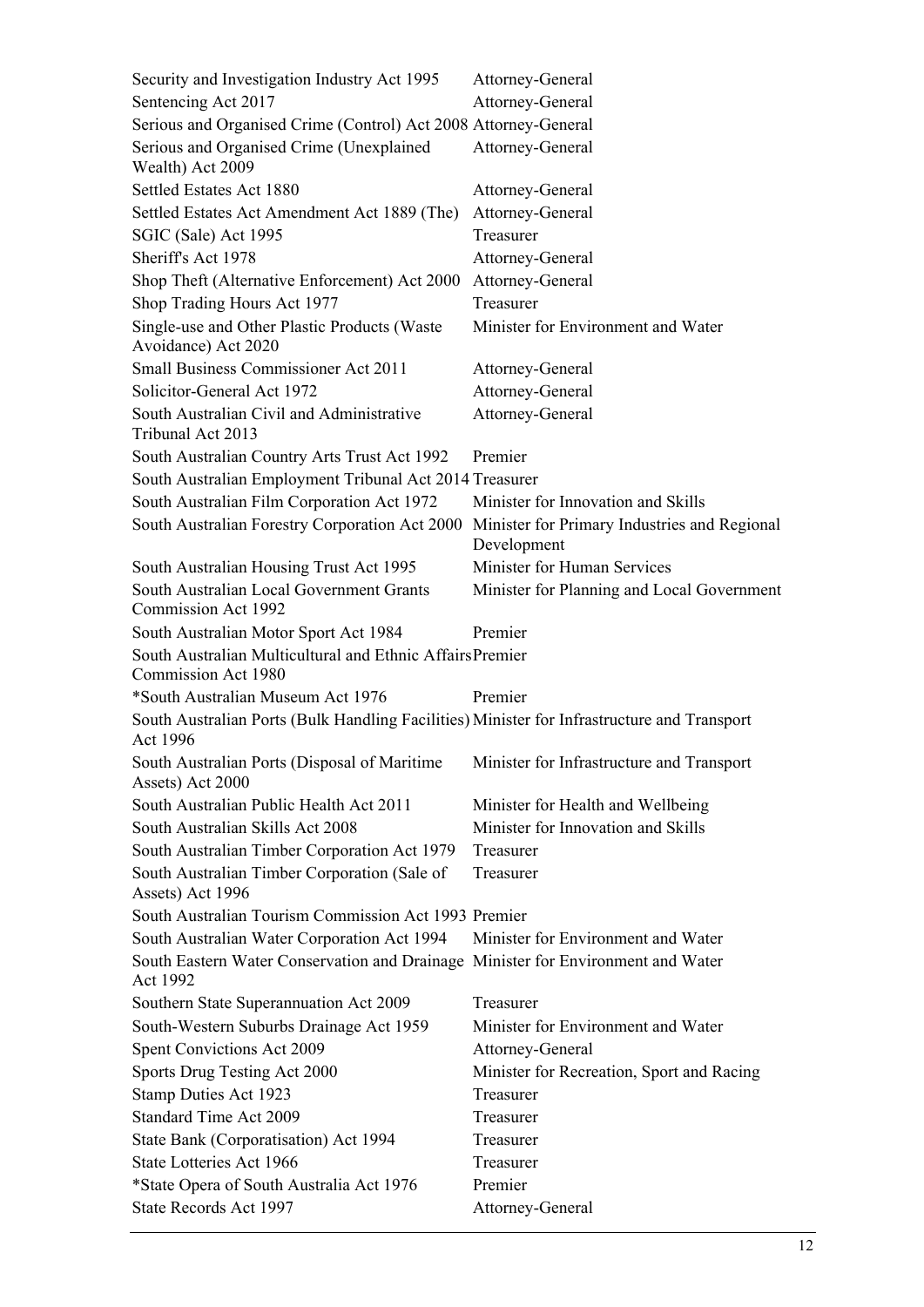| State Theatre Company of South Australia<br>Act 1972                                                | Premier                                                       |  |
|-----------------------------------------------------------------------------------------------------|---------------------------------------------------------------|--|
| *Steamtown Peterborough (Vesting of Property) Minister for Infrastructure and Transport<br>Act 1986 |                                                               |  |
| St. John (Discharge of Trusts) Act 1997                                                             | Attorney-General                                              |  |
| Stock Mortgages and Wool Liens Act 1924                                                             | Attorney-General                                              |  |
| Stony Point (Liquids Project) Ratification<br>Act 1981                                              | Minister for Energy and Mining                                |  |
| Strata Titles Act 1988                                                                              | Attorney-General                                              |  |
| Subordinate Legislation Act 1978                                                                    | Attorney-General                                              |  |
| Summary Offences Act 1953                                                                           | Attorney-General                                              |  |
| Superannuation Act 1988                                                                             | Treasurer                                                     |  |
| Superannuation Funds Management Corporation Treasurer<br>of South Australia Act 1995                |                                                               |  |
| *Supplementary Financial Agreement (Soldiers<br>Settlement Loans) Act 1934                          | Treasurer                                                     |  |
| Supported Residential Facilities Act 1992                                                           | Minister for Human Services                                   |  |
| Supreme Court Act 1935                                                                              | Attorney-General                                              |  |
| Surrogacy Act 2019                                                                                  | Attorney-General                                              |  |
| Surveillance Devices Act 2016                                                                       | Attorney-General                                              |  |
| Survey Act 1992                                                                                     | Attorney-General                                              |  |
| Survival of Causes of Action Act 1940                                                               | Attorney-General                                              |  |
| TAB (Disposal) Act 2000                                                                             | Treasurer                                                     |  |
| TAFE SA Act 2012                                                                                    | Minister for Education                                        |  |
| <i>*Tarcoola to Alice Springs Railway Agreement</i><br>Act 1974                                     | Minister for Infrastructure and Transport                     |  |
| Tattooing Industry Control Act 2015                                                                 | Attorney-General                                              |  |
| <b>Taxation Administration Act 1996</b>                                                             |                                                               |  |
|                                                                                                     | Treasurer                                                     |  |
| Teachers Registration and Standards Act 2004                                                        | Minister for Education                                        |  |
| Technical and Further Education Act 1975                                                            | Minister for Education                                        |  |
| Telecommunications (Interception) Act 2012                                                          | Attorney-General                                              |  |
| Terrorism (Commonwealth Powers) Act 2002                                                            | Attorney-General                                              |  |
| Terrorism (Police Powers) Act 2005                                                                  | Attorney-General                                              |  |
| Terrorism (Preventative Detention) Act 2005                                                         | Attorney-General                                              |  |
| Terrorism (Surface Transport Security) Act 2011                                                     |                                                               |  |
| Thomas Hutchinson Trust and related Trusts                                                          | Minister for Infrastructure and Transport<br>Attorney-General |  |
| (Winding Up) Act 1995<br>Tobacco and E-Cigarette Products Act 1997                                  | Minister for Health and Wellbeing                             |  |
| Torrens University Australia Act 2013                                                               | Minister for Education                                        |  |
| Transplantation and Anatomy Act 1983                                                                |                                                               |  |
| Trans-Tasman Mutual Recognition (South<br>Australia) Act 1999                                       | Minister for Health and Wellbeing<br>Premier                  |  |
| Trustee Act 1936                                                                                    | Attorney-General                                              |  |
| Trustee Companies Act 1988                                                                          | Attorney-General                                              |  |
| Unauthorised Documents Act 1916                                                                     | Premier                                                       |  |
| Unclaimed Goods Act 1987                                                                            | Attorney-General                                              |  |
| Unclaimed Moneys Act 1891                                                                           | Treasurer                                                     |  |
| Unexplained Wealth (Commonwealth Powers)<br>Act 2021                                                | Attorney-General                                              |  |
| University of Adelaide Act 1971                                                                     | Minister for Education                                        |  |
| University of South Australia Act 1990                                                              | Minister for Education                                        |  |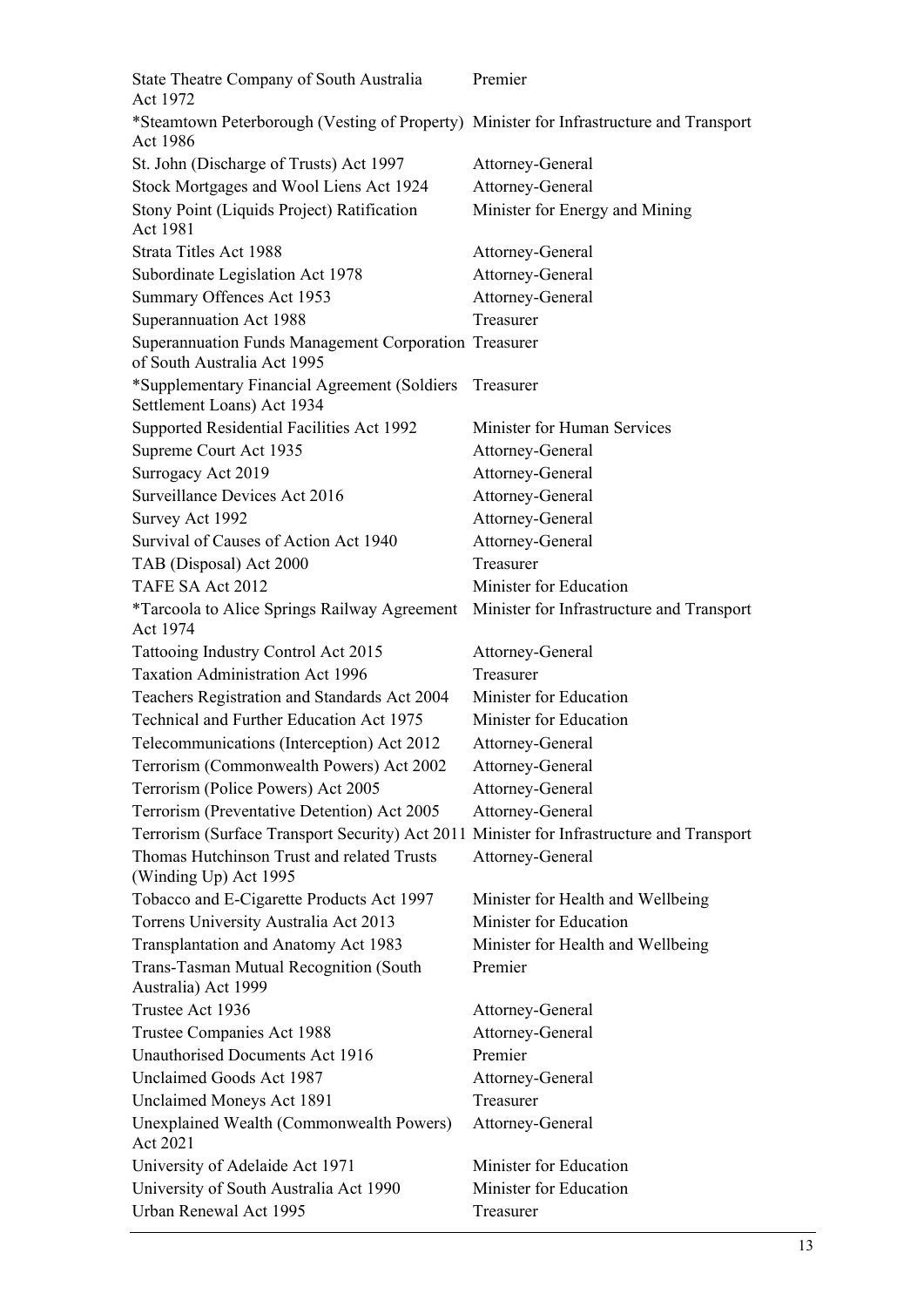Valuation of Land Act 1971 Attorney-General Veterinary Practice Act 2003 Minister for Primary Industries and Regional Development Victims of Crime Act 2001 Attorney-General Victoria Square Act 2005 Minister for Infrastructure and Transport Vocational Education and Training (Commonwealth Powers) Act 2012 Minister for Innovation and Skills Volunteers Protection Act 2001 Minister for Human Services \*Waite Trust (Miscellaneous Variations) Act 1996 Attorney-General Waite Trust (Vesting of Land) Act 2020 Minister for Infrastructure and Transport Warehouse Liens and Storage Act 1990 Attorney-General Water (Commonwealth Powers) Act 2008 Minister for Environment and Water Water Efficiency Labelling and Standards (South Minister for Environment and Water Australia) Act 2013 Water Industry Act 2012 Minister for Environment and Water West Beach Recreation Reserve Act 1987 Minister for Planning and Local Government West Lakes Development Act 1969 Minister for Infrastructure and Transport Whyalla Steel Works Act 1958 Minister for Energy and Mining Wilderness Protection Act 1992 Minister for Environment and Water Wills Act 1936 Attorney-General Wine Grapes Industry Act 1991 Minister for Primary Industries and Regional Development Wingfield Waste Depot Closure Act 1999 Minister for Environment and Water Witness Protection Act 1996 Minister for Police, Emergency Services and Correctional Services Worker's Liens Act 1893 Attorney-General Work Health and Safety Act 2012 Treasurer Young Offenders Act 1993 Attorney-General Youth Court Act 1993 Attorney-General Youth Justice Administration Act 2016 Minister for Human Services \* Denotes Act of limited application

## **In order of Minister:**

| Action for Breach of Promise of Marriage<br>(Abolition) Act 1971                                                  | Attorney-General |
|-------------------------------------------------------------------------------------------------------------------|------------------|
| Acts Interpretation Act 1915                                                                                      | Attorney-General |
| Adelaide Children's Hospital and Queen Victoria Attorney-General<br>Hospital (Testamentary Dispositions) Act 1990 |                  |
| <b>Administration and Probate Act 1919</b>                                                                        | Attorney-General |
| Administrative Arrangements Act 1994                                                                              | Attorney-General |
| Administrative Decisions (Effect of International Attorney-General<br>Instruments) Act 1995                       |                  |
| Aged and Infirm Persons' Property Act 1940                                                                        | Attorney-General |
| Age of Majority (Reduction) Act 1971                                                                              | Attorney-General |
| Aircraft Offences Act 1971                                                                                        | Attorney-General |
| ANZ Executors and Trustee Company (South<br>Australia) Limited (Transfer of Business) Act<br>1996                 | Attorney-General |
| Associations Incorporation Act 1985                                                                               | Attorney-General |
| Australia Acts (Request) Act 1985                                                                                 | Attorney-General |
| Australian Crime Commission (South Australia)                                                                     | Attorney-General |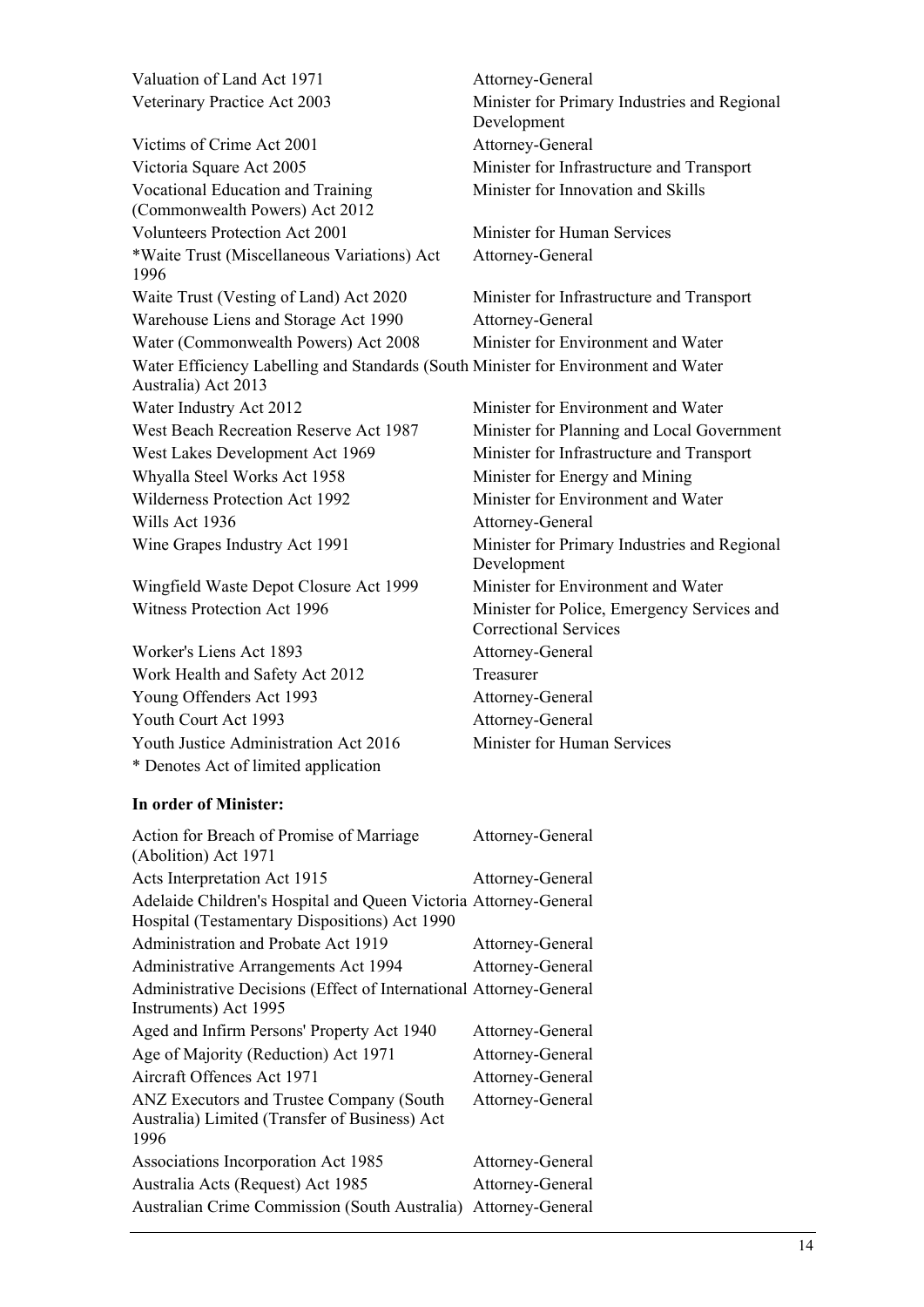| Act 2004                                                                             |                  |
|--------------------------------------------------------------------------------------|------------------|
| Authorised Betting Operations Act 2000                                               | Attorney-General |
| Bail Act 1985                                                                        | Attorney-General |
| Ballot Act 1862                                                                      | Attorney-General |
| Bills of Sale Act 1886                                                               | Attorney-General |
| Births, Deaths and Marriages Registration Act<br>1996                                | Attorney-General |
| Building and Construction Industry Security of<br>Payment Act 2009                   | Attorney-General |
| Building Work Contractors Act 1995                                                   | Attorney-General |
| Burial and Cremation Act 2013                                                        | Attorney-General |
| <b>Business Names (Commonwealth Powers)</b><br>Act 2012                              | Attorney-General |
| Casino Act 1997                                                                      | Attorney-General |
| Child Sex Offenders Registration Act 2006                                            | Attorney-General |
| Civil Liability Act 1936                                                             | Attorney-General |
| Classification (Publications, Films and Computer Attorney-General<br>Games) Act 1995 |                  |
| Collections for Charitable Purposes Act 1939                                         | Attorney-General |
| Commercial Arbitration Act 2011                                                      | Attorney-General |
| *Commonwealth Legislative Power Act 1931                                             | Attorney-General |
| Commonwealth Places (Administration of Laws) Attorney-General<br>Act 1970            |                  |
| Commonwealth Powers (De Facto Relationships) Attorney-General<br>Act 2009            |                  |
| Commonwealth Powers (Family Law) Act 1986                                            | Attorney-General |
| Community Titles Act 1996                                                            | Attorney-General |
| Companies (Administration) Act 1982                                                  | Attorney-General |
| Constitutional Powers (Coastal Waters) Act 1979 Attorney-General                     |                  |
| Conveyancers Act 1994                                                                | Attorney-General |
| Co-operatives National Law (South Australia)<br>Act 2013                             | Attorney-General |
| Coroners Act 2003                                                                    | Attorney-General |
| Corporations (Administrative Actions) Act 2001                                       | Attorney-General |
| Corporations (Ancillary Provisions) Act 2001                                         | Attorney-General |
| Corporations (Commonwealth Powers) Act 2001                                          | Attorney-General |
| Corporations (South Australia) Act 1990                                              | Attorney-General |
| <b>Courts Administration Act 1993</b>                                                | Attorney-General |
| COVID-19 Emergency Response Act 2020                                                 | Attorney-General |
| Credit (Commonwealth Powers) Act 2010                                                | Attorney-General |
| Credit (Transitional Arrangements) Act 2010                                          | Attorney-General |
| Criminal Assets Confiscation Act 2005                                                | Attorney-General |
| Criminal Investigation (Covert Operations)<br>Act 2009                               | Attorney-General |
| Criminal Investigation (Extraterritorial Offences) Attorney-General<br>Act 1984      |                  |
| Criminal Law (Clamping, Impounding and<br>Forfeiture of Vehicles) Act 2007           | Attorney-General |
| Criminal Law Consolidation Act 1935                                                  | Attorney-General |
| Criminal Law (Forensic Procedures) Act 2007                                          | Attorney-General |
| Criminal Law (High Risk Offenders) Act 2015                                          | Attorney-General |
| Criminal Law (Legal Representation) Act 2001                                         | Attorney-General |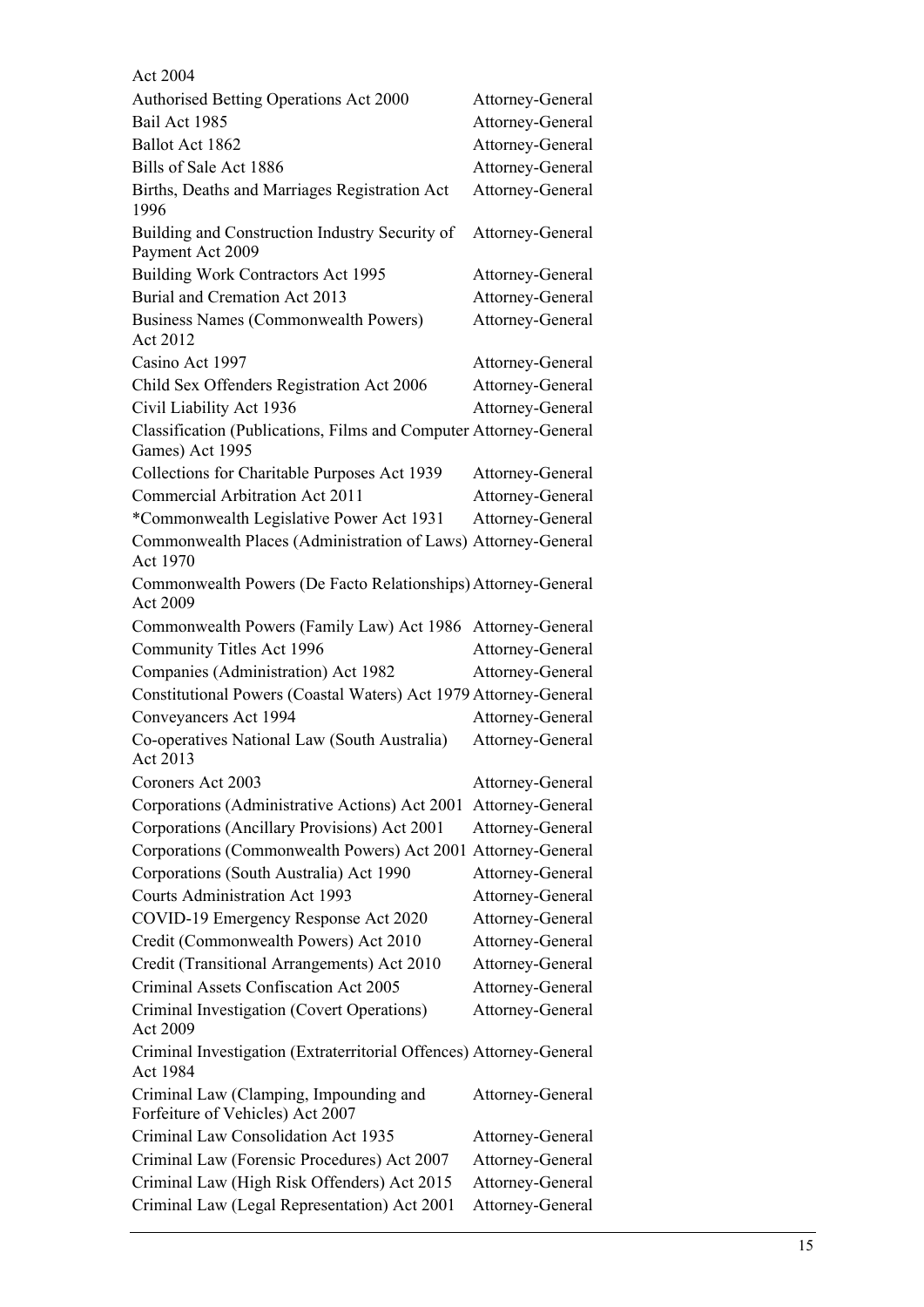| Criminal Procedure Act 1921                                               | Attorney-General |
|---------------------------------------------------------------------------|------------------|
| Cross-border Justice Act 2009                                             | Attorney-General |
| Crown Proceedings Act 1992                                                | Attorney-General |
| Da Costa Samaritan Fund (Incorporation of<br>Trustees) Act 1953           | Attorney-General |
| Death (Definition) Act 1983                                               | Attorney-General |
| Debtors Act 1936                                                          | Attorney-General |
| Defamation Act 2005                                                       | Attorney-General |
| Director of Public Prosecutions Act 1991                                  | Attorney-General |
| District Court Act 1991                                                   | Attorney-General |
| Domestic Partners Property Act 1996                                       | Attorney-General |
| Domicile Act 1980                                                         | Attorney-General |
| Dust Diseases Act 2005                                                    | Attorney-General |
| Election of Senators Act 1903                                             | Attorney-General |
| Electoral Act 1985                                                        | Attorney-General |
| Electronic Conveyancing National Law (South<br>Australia) Act 2013        | Attorney-General |
| Electronic Communications Act 2000                                        | Attorney-General |
| Encroachments Act 1944                                                    | Attorney-General |
| Enforcement of Judgments Act 1991                                         | Attorney-General |
| Environment, Resources and Development Court Attorney-General<br>Act 1993 |                  |
| Equal Opportunity Act 1984                                                | Attorney-General |
| <b>Essential Services Act 1981</b>                                        | Attorney-General |
| Estates Tail Act 1881 (The)                                               | Attorney-General |
| Evidence Act 1929                                                         | Attorney-General |
| Evidence (Affidavits) Act 1928                                            | Attorney-General |
| Expiation of Offences Act 1996                                            | Attorney-General |
| Fair Trading Act 1987                                                     | Attorney-General |
| Family Relationships Act 1975                                             | Attorney-General |
| Farm Debt Mediation Act 2018                                              | Attorney-General |
| Federal Courts (State Jurisdiction) Act 1999                              | Attorney-General |
| Fences Act 1975                                                           | Attorney-General |
| Financial Sector Reform (South Australia) Act<br>1999                     | Attorney-General |
| Foreign Judgments Act 1971                                                | Attorney-General |
| Freedom of Information Act 1991                                           | Attorney-General |
| Free Presbyterian Church (Vesting of Property)<br>Act 2001                | Attorney-General |
| <b>Frustrated Contracts Act 1988</b>                                      | Attorney-General |
| Gambling Administration Act 2019                                          | Attorney-General |
| Gaming Machines Act 1992                                                  | Attorney-General |
| Geographical Names Act 1991                                               | Attorney-General |
| Graffiti Control Act 2001                                                 | Attorney-General |
| Guardianship and Administration Act 1993                                  | Attorney-General |
| Guardianship of Infants Act 1940                                          | Attorney-General |
| Hairdressers Act 1988                                                     | Attorney-General |
| <b>Independent Commission Against Corruption</b><br>Act 2012              | Attorney-General |
| Industrial Referral Agreements Act 1986                                   | Attorney-General |
| Inheritance (Family Provision) Act 1972                                   | Attorney-General |
| Intervention Orders (Prevention of Abuse)                                 | Attorney-General |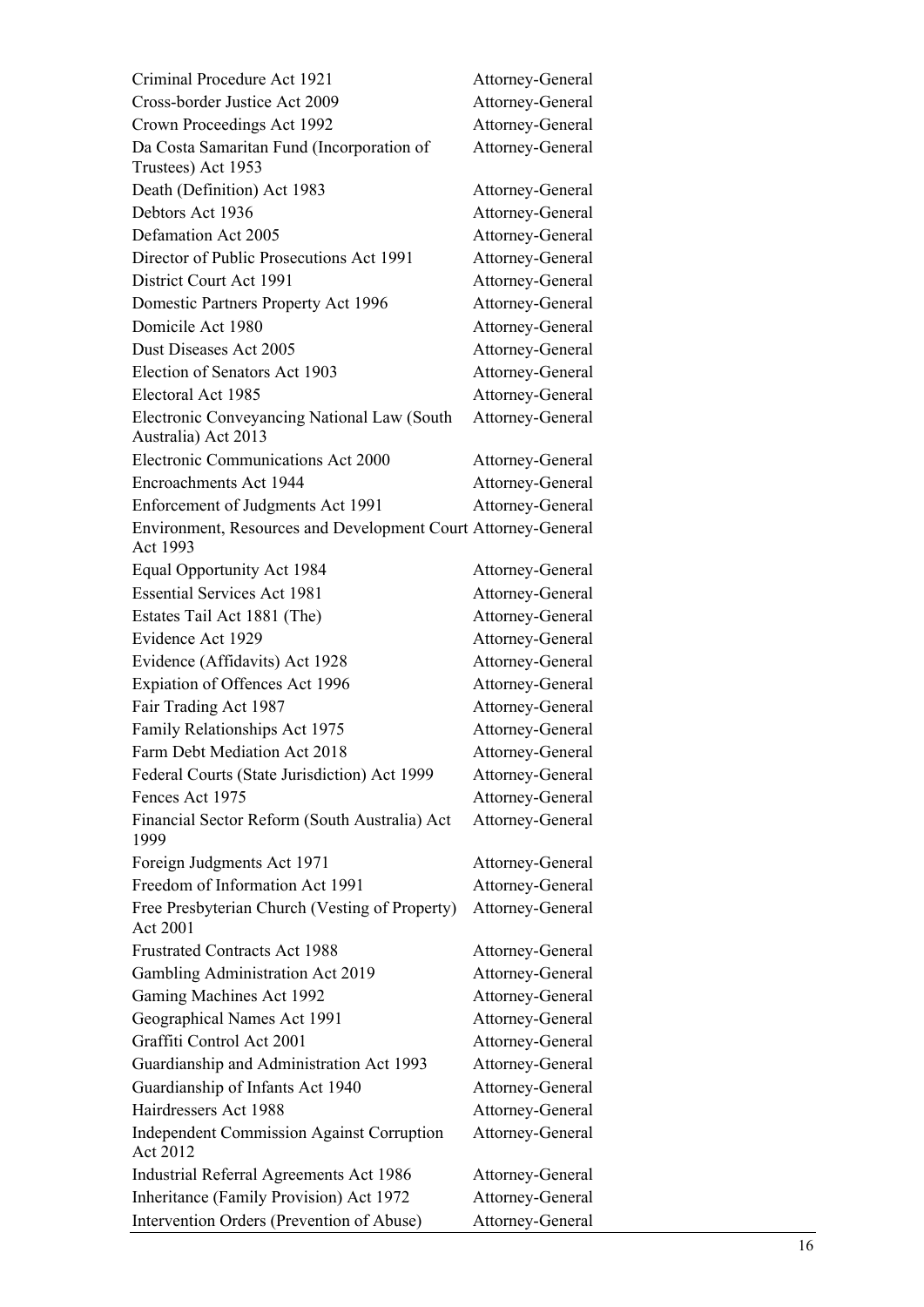Act 2009

James Brown Memorial Trust Incorporation Act Attorney-General 1990 Judicial Administration (Auxiliary Appointments Attorney-General and Powers) Act 1988 Judicial Conduct Commissioner Act 2015 Attorney-General Juries Act 1927 Attorney-General Jurisdiction of Courts (Cross-vesting) Act 1987 Attorney-General Justices of the Peace Act 2005 Attorney-General Labour Hire Licensing Act 2017 Attorney-General Land Acquisition Act 1969 Attorney-General Land Agents Act 1994 Attorney-General Land and Business (Sale and Conveyancing) Act Attorney-General 1994 Landlord and Tenant Act 1936 Attorney-General Land Valuers Act 1994 Attorney-General Law of Property Act 1936 Attorney-General Law Reform (Contributory Negligence and Apportionment of Liability) Act 2001 Attorney-General Legal Practitioners Act 1981 Attorney-General Legal Services Commission Act 1977 Attorney-General Legislation Revision and Publication Act 2002 Attorney-General Limitation of Actions Act 1936 Attorney-General Liquor Licensing Act 1997 Attorney-General Little Sisters of the Poor (Testamentary Dispositions) Act 1986 Attorney-General Lobbyists Act 2015 Attorney-General Lotteries Act 2019 Attorney-General Lottery and Gaming Act 1936 Attorney-General Magistrates Act 1983 Attorney-General Magistrates Court Act 1991 Attorney-General Married Persons (Separate Legal Status) Act 2019 Attorney-General Marketable Securities Act 1971 Attorney-General Members of Parliament (Register of Interests) Act 1983 Attorney-General Mercantile Law Act 1936 Attorney-General Minors Contracts (Miscellaneous Provisions) Act 1979 Attorney-General Misrepresentation Act 1972 Attorney-General National Redress Scheme for Institutional Child Attorney-General Sexual Abuse (Commonwealth Powers) Act 2018 Native Title (South Australia) Act 1994 Attorney-General Notaries Public Act 2016 Attorney-General Oaths Act 1936 Attorney-General Off-shore Waters (Application of Laws) Act 1976 Attorney-General Ombudsman Act 1972 Attorney-General Parliamentary Committees Act 1991 Attorney-General Partnership Act 1891 Attorney-General Personal Property Securities (Commonwealth Powers) Act 2009 Attorney-General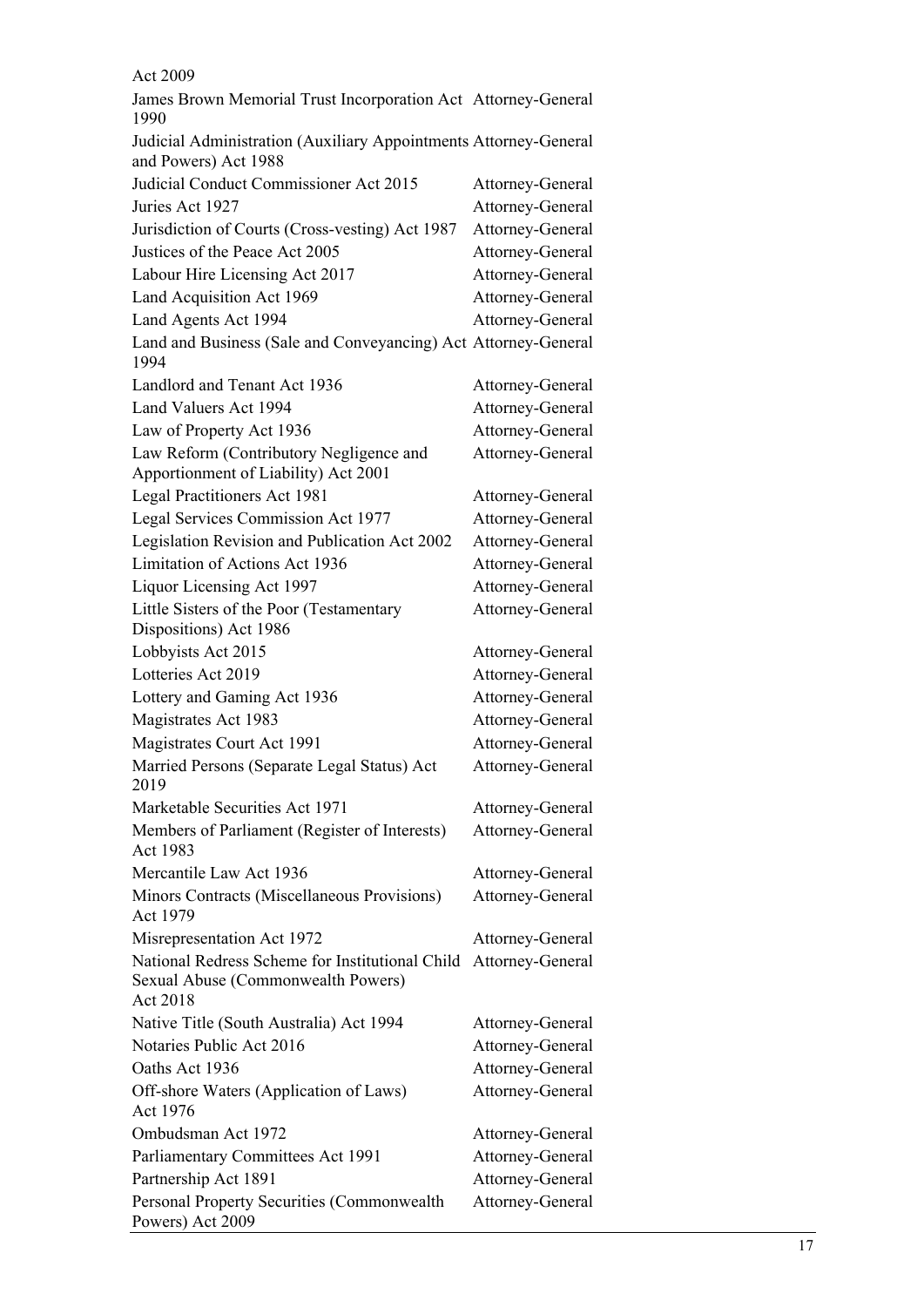| Plumbers, Gas Fitters and Electricians Act 1995<br>Police Complaints and Discipline Act 2016 | Attorney-General<br>Attorney-General |
|----------------------------------------------------------------------------------------------|--------------------------------------|
| Powers of Attorney and Agency Act 1984                                                       | Attorney-General                     |
| Prices Act 1948                                                                              | Attorney-General                     |
| Problem Gambling Family Protection Orders                                                    | Attorney-General                     |
| Act 2004                                                                                     |                                      |
| Professional Standards Act 2004                                                              | Attorney-General                     |
| Prohibited Areas (Application of State Laws)<br>Act 1952                                     | Attorney-General                     |
| Public Interest Disclosure Act 2018                                                          | Attorney-General                     |
| Public Trustee Act 1995                                                                      | Attorney-General                     |
| Racial Vilification Act 1996                                                                 | Attorney-General                     |
| Real Property Act 1886                                                                       | Attorney-General                     |
| Real Property (Commonwealth Titles) Act 1924                                                 | Attorney-General                     |
| Real Property (Foreign Governments) Act 1950                                                 | Attorney-General                     |
| Real Property (Registration of Titles) Act 1945                                              | Attorney-General                     |
| Recreation Grounds (Regulations) Act 1931                                                    | Attorney-General                     |
| Registration of Deeds Act 1935                                                               | Attorney-General                     |
| Relationships Register Act 2016                                                              | Attorney-General                     |
| <b>Residential Parks Act 2007</b>                                                            | Attorney-General                     |
| Residential Tenancies Act 1995                                                               | Attorney-General                     |
| Retail and Commercial Leases Act 1995                                                        | Attorney-General                     |
| Roads (Opening and Closing) Act 1991                                                         | Attorney-General                     |
| Royal Commissions Act 1917                                                                   | Attorney-General                     |
| Royal Style and Titles Act 1973                                                              | Attorney-General                     |
| *RSL Memorial Hall Trust Act 1997                                                            | Attorney-General                     |
| Sale of Goods Act 1895                                                                       | Attorney-General                     |
| Sale of Goods (Vienna Convention) Act 1986                                                   | Attorney-General                     |
| Sea-Carriage Documents Act 1998                                                              | Attorney-General                     |
| Second-hand Vehicle Dealers Act 1995                                                         | Attorney-General                     |
| Security and Investigation Industry Act 1995                                                 | Attorney-General                     |
| Sentencing Act 2017                                                                          | Attorney-General                     |
| Serious and Organised Crime (Control) Act 2008 Attorney-General                              |                                      |
| Serious and Organised Crime (Unexplained                                                     | Attorney-General                     |
| Wealth) Act 2009                                                                             |                                      |
| Settled Estates Act 1880                                                                     | Attorney-General                     |
| Settled Estates Act Amendment Act 1889 (The)                                                 | Attorney-General                     |
| Sheriff's Act 1978                                                                           | Attorney-General                     |
| Shop Theft (Alternative Enforcement) Act 2000                                                | Attorney-General                     |
| <b>Small Business Commissioner Act 2011</b>                                                  | Attorney-General                     |
| Solicitor-General Act 1972                                                                   | Attorney-General                     |
| South Australian Civil and Administrative                                                    | Attorney-General                     |
| Tribunal Act 2013                                                                            |                                      |
| Spent Convictions Act 2009                                                                   | Attorney-General                     |
| State Records Act 1997                                                                       | Attorney-General                     |
| St. John (Discharge of Trusts) Act 1997                                                      | Attorney-General                     |
| Stock Mortgages and Wool Liens Act 1924                                                      | Attorney-General                     |
| <b>Strata Titles Act 1988</b>                                                                | Attorney-General                     |
| Subordinate Legislation Act 1978                                                             | Attorney-General                     |
| Summary Offences Act 1953                                                                    | Attorney-General                     |
| Supreme Court Act 1935                                                                       | Attorney-General                     |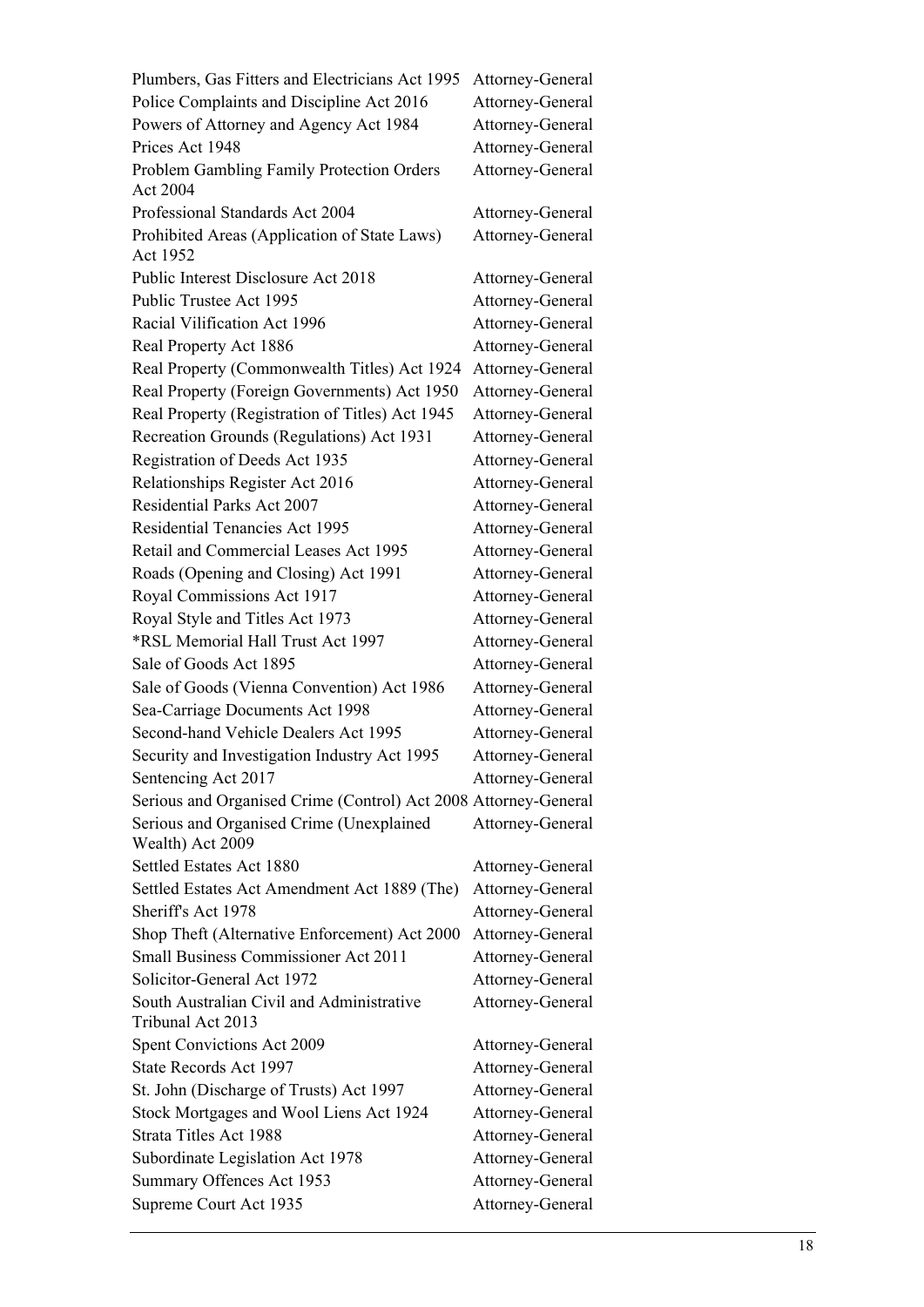Surrogacy Act 2019 Attorney-General Surveillance Devices Act 2016 Attorney-General Survey Act 1992 **Attorney-General** Survival of Causes of Action Act 1940 Attorney-General Tattooing Industry Control Act 2015 Attorney-General Telecommunications (Interception) Act 2012 Attorney-General Terrorism (Commonwealth Powers) Act 2002 Attorney-General Terrorism (Police Powers) Act 2005 Attorney-General Terrorism (Preventative Detention) Act 2005 Attorney-General Thomas Hutchinson Trust and related Trusts (Winding Up) Act 1995 Trustee Act 1936 Attorney-General Trustee Companies Act 1988 Attorney-General Unclaimed Goods Act 1987 Attorney-General Unexplained Wealth (Commonwealth Powers) Act 2021 Valuation of Land Act 1971 Attorney-General Victims of Crime Act 2001 Attorney-General \*Waite Trust (Miscellaneous Variations) Act 1996 Warehouse Liens and Storage Act 1990 Attorney-General Wills Act 1936 **Attorney-General** Worker's Liens Act 1893 Attorney-General Young Offenders Act 1993 Attorney-General Youth Court Act 1993 Attorney-General Adoption Act 1988 Minister for Child Protection Child Protection Review (Powers and Immunities) Act 2002 Children and Young People (Safety) Act 2017 Minister for Child Protection Commission of Inquiry (Children in State Care and Children on APY Lands) Act 2004 Family and Community Services Act 1972 Minister for Child Protection Children and Young People (Oversight and Advocacy Bodies) Act 2016 Education and Children's Services Act 2019 Minister for Education Education and Early Childhood Services (Registration and Standards) Act 2011 Flinders University Act 1966 Minister for Education \*History Trust of South Australia Act 1981 Minister for Education SACE Board of South Australia Act 1983 Minister for Education TAFE SA Act 2012 Minister for Education Teachers Registration and Standards Act 2004 Minister for Education Technical and Further Education Act 1975 Minister for Education Torrens University Australia Act 2013 Minister for Education University of Adelaide Act 1971 Minister for Education University of South Australia Act 1990 Minister for Education Australian Energy Market Commission Establishment Act 2004 Broken Hill Proprietary Company's Indenture Act 1937 Cooper Basin (Ratification) Act 1975 Minister for Energy and Mining Electricity Act 1996 Minister for Energy and Mining

Attorney-General Attorney-General Attorney-General Minister for Child Protection Minister for Child Protection Minister for Education Minister for Education Minister for Energy and Mining Minister for Energy and Mining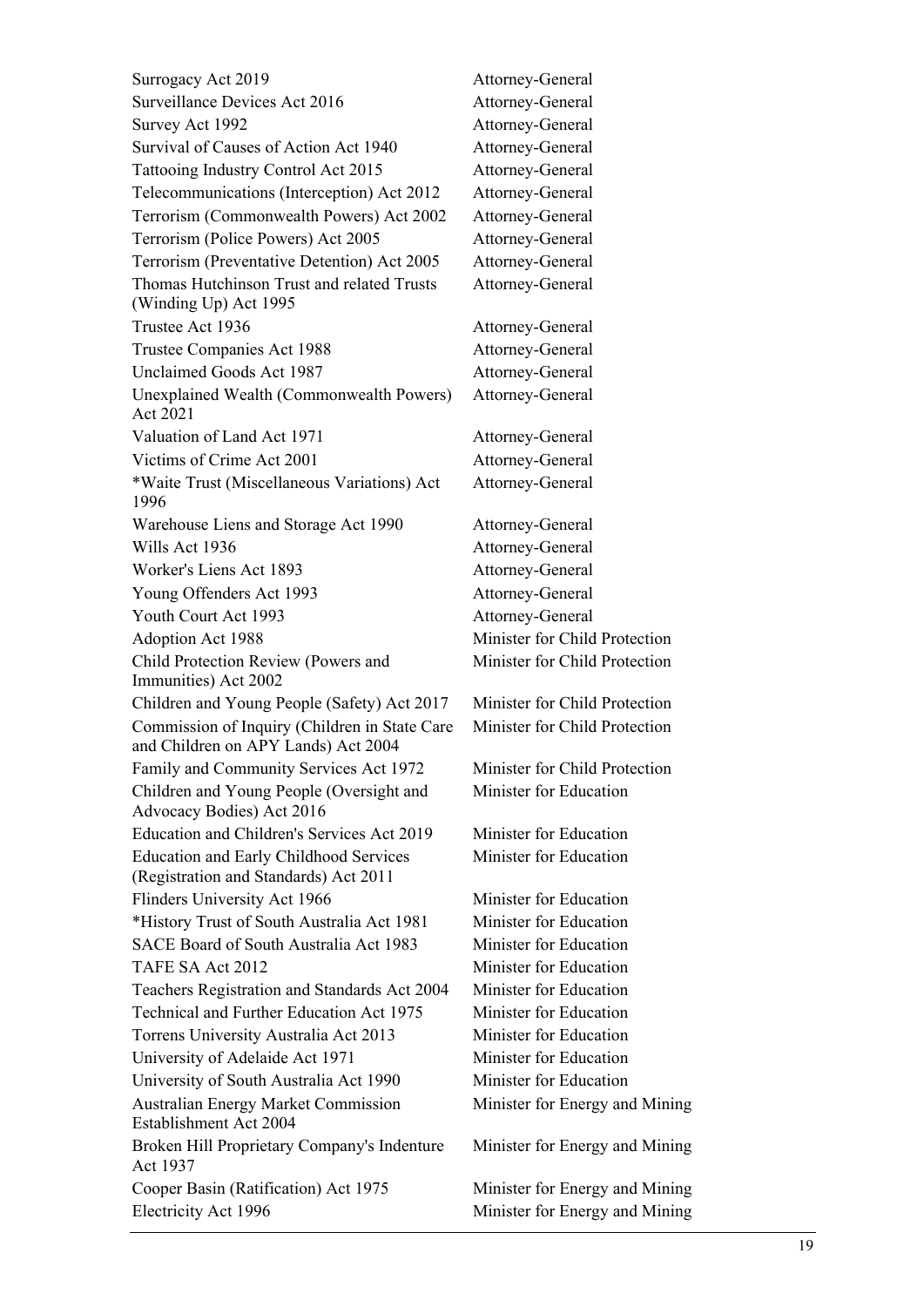Electricity Trust of South Australia (Torrens Island Power Station) Act 1962 (The) Minister for Energy and Mining Energy Products (Safety and Efficiency) Act 2000 Minister for Energy and Mining Gas Act 1997 **Minister for Energy and Mining** Mines and Works Inspection Act 1920 Minister for Energy and Mining Mining Act 1971 Minister for Energy and Mining National Electricity (South Australia) Act 1996 Minister for Energy and Mining National Energy Retail Law (South Australia) Act 2011 Minister for Energy and Mining National Gas (South Australia) Act 2008 Minister for Energy and Mining Natural Gas Authority Act 1967 Minister for Energy and Mining Offshore Minerals Act 2000 Minister for Energy and Mining Opal Mining Act 1995 Minister for Energy and Mining Petroleum and Geothermal Energy Act 2000 Minister for Energy and Mining Petroleum (Submerged Lands) Act 1982 Minister for Energy and Mining Port Pirie Smelting Facility (Lead-In-Air Concentrations) Act 2013 Minister for Energy and Mining Roxby Downs (Indenture Ratification) Act 1982 Minister for Energy and Mining Stony Point (Liquids Project) Ratification Act 1981 Minister for Energy and Mining Whyalla Steel Works Act 1958 Minister for Energy and Mining Adelaide Dolphin Sanctuary Act 2005 Minister for Environment and Water Animal Welfare Act 1985 Minister for Environment and Water Arkaroola Protection Act 2012 Minister for Environment and Water Botanic Gardens and State Herbarium Act 1978 Minister for Environment and Water Climate Change and Greenhouse Emissions Reduction Act 2007 Minister for Environment and Water Coast Protection Act 1972 Minister for Environment and Water Crown Land Management Act 2009 Minister for Environment and Water Crown Rates and Taxes Recovery Act 1945 Minister for Environment and Water Dog and Cat Management Act 1995 Minister for Environment and Water Environment Protection Act 1993 Minister for Environment and Water Environment Protection (Sea Dumping) Act 1984 Minister for Environment and Water Green Industries SA Act 2004 Minister for Environment and Water Groundwater (Border Agreement) Act 1985 Minister for Environment and Water Ground Water (Qualco-Sunlands) Control Act 2000 Minister for Environment and Water Heritage Places Act 1993 Minister for Environment and Water Historic Shipwrecks Act 1981 Minister for Environment and Water Irrigation Act 2009 Minister for Environment and Water Lake Eyre Basin (Intergovernmental Agreement) Minister for Environment and Water Act 2001 Lands for Public Purposes Acquisition Act 1914 Minister for Environment and Water Landscape South Australia Act 2019 Minister for Environment and Water \*Local Government (City of Enfield Loan) Act 1953 Minister for Environment and Water \*Local Government (City of Woodville West Lakes Loan) Act 1970 Minister for Environment and Water Local Nuisance and Litter Control Act 2016 Minister for Environment and Water Marine Parks Act 2007 Minister for Environment and Water \*Metropolitan Area (Woodville, Henley and Minister for Environment and Water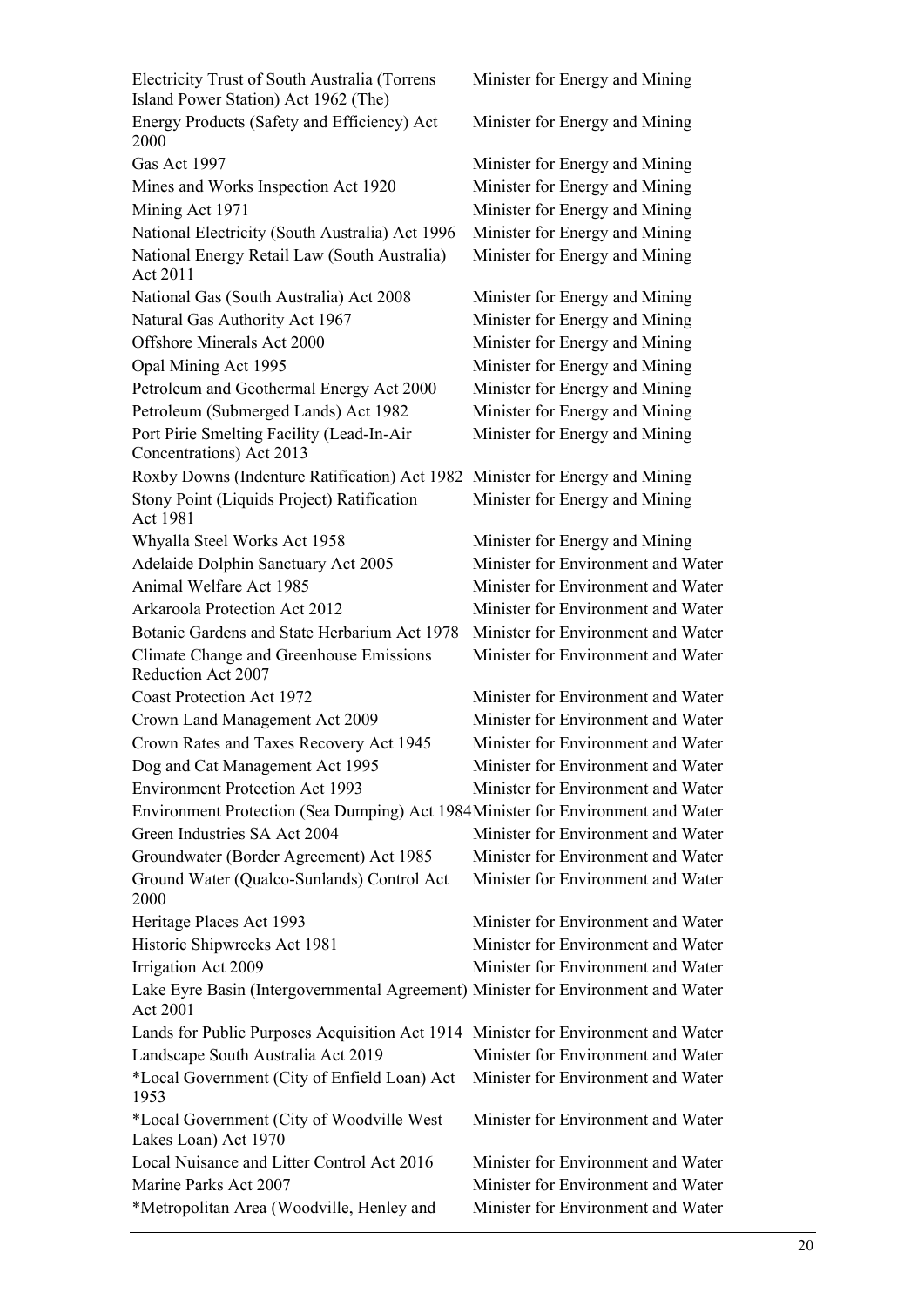| Grange) Drainage Act 1964                                                                     |                                    |
|-----------------------------------------------------------------------------------------------|------------------------------------|
| Metropolitan Drainage Act 1935                                                                | Minister for Environment and Water |
| Murray-Darling Basin Act 2008                                                                 | Minister for Environment and Water |
| National Environment Protection Council (South Minister for Environment and Water             |                                    |
| Australia) Act 1995                                                                           |                                    |
| National Parks and Wildlife Act 1972                                                          | Minister for Environment and Water |
| National Trust of South Australia Act 1955                                                    | Minister for Environment and Water |
| Native Vegetation Act 1991                                                                    | Minister for Environment and Water |
| Nuclear Waste Storage Facility (Prohibition)<br>Act 2000                                      | Minister for Environment and Water |
| Plastic Shopping Bags (Waste Avoidance)<br>Act 2008                                           | Minister for Environment and Water |
| Radiation Protection and Control Act 1982                                                     | Minister for Environment and Water |
| Renmark Irrigation Trust Act 2009                                                             | Minister for Environment and Water |
| River Murray Act 2003                                                                         | Minister for Environment and Water |
| River Murray Waters Agreement Supplemental<br>Agreement Act 1963                              | Minister for Environment and Water |
| River Murray Waters (Dartmouth Reservoir)<br>Act 1971                                         | Minister for Environment and Water |
| Single-use and Other Plastic Products (Waste<br>Avoidance) Act 2020                           | Minister for Environment and Water |
| South Australian Water Corporation Act 1994                                                   | Minister for Environment and Water |
| South Eastern Water Conservation and Drainage<br>Act 1992                                     | Minister for Environment and Water |
| South-Western Suburbs Drainage Act 1959                                                       | Minister for Environment and Water |
| Water (Commonwealth Powers) Act 2008                                                          | Minister for Environment and Water |
| Water Efficiency Labelling and Standards (South Minister for Environment and Water            |                                    |
| Australia) Act 2013                                                                           |                                    |
| Water Industry Act 2012                                                                       | Minister for Environment and Water |
| Wilderness Protection Act 1992                                                                | Minister for Environment and Water |
| Wingfield Waste Depot Closure Act 1999                                                        | Minister for Environment and Water |
| Advance Care Directives Act 2013                                                              | Minister for Health and Wellbeing  |
| Aged Citizens Clubs (Subsidies) Act 1963                                                      | Minister for Health and Wellbeing  |
| Ageing and Adult Safeguarding Act 1995                                                        | Minister for Health and Wellbeing  |
| <b>Assisted Reproductive Treatment Act 1988</b>                                               | Minister for Health and Wellbeing  |
| <b>Blood Contaminants Act 1985</b>                                                            | Minister for Health and Wellbeing  |
| <b>Consent to Medical Treatment and Palliative</b>                                            | Minister for Health and Wellbeing  |
| Care Act 1995                                                                                 |                                    |
| <b>Controlled Substances Act 1984</b>                                                         | Minister for Health and Wellbeing  |
| Food Act 2001                                                                                 | Minister for Health and Wellbeing  |
| Gene Technology Act 2001                                                                      | Minister for Health and Wellbeing  |
| Health and Community Services Complaints<br>Act 2004                                          | Minister for Health and Wellbeing  |
| Health Care Act 2008                                                                          | Minister for Health and Wellbeing  |
| Health Practitioner Regulation National Law<br>(South Australia) Act 2010                     | Minister for Health and Wellbeing  |
| Health Professionals (Special Events Exemption) Minister for Health and Wellbeing<br>Act 2000 |                                    |
| Health Services Charitable Gifts Act 2011                                                     | Minister for Health and Wellbeing  |
| Mental Health Act 2009                                                                        | Minister for Health and Wellbeing  |
| Motor Vehicle Accidents (Lifetime Support                                                     | Minister for Health and Wellbeing  |
| Scheme) Act 2013                                                                              |                                    |
| National Health Funding Pool Administration                                                   | Minister for Health and Wellbeing  |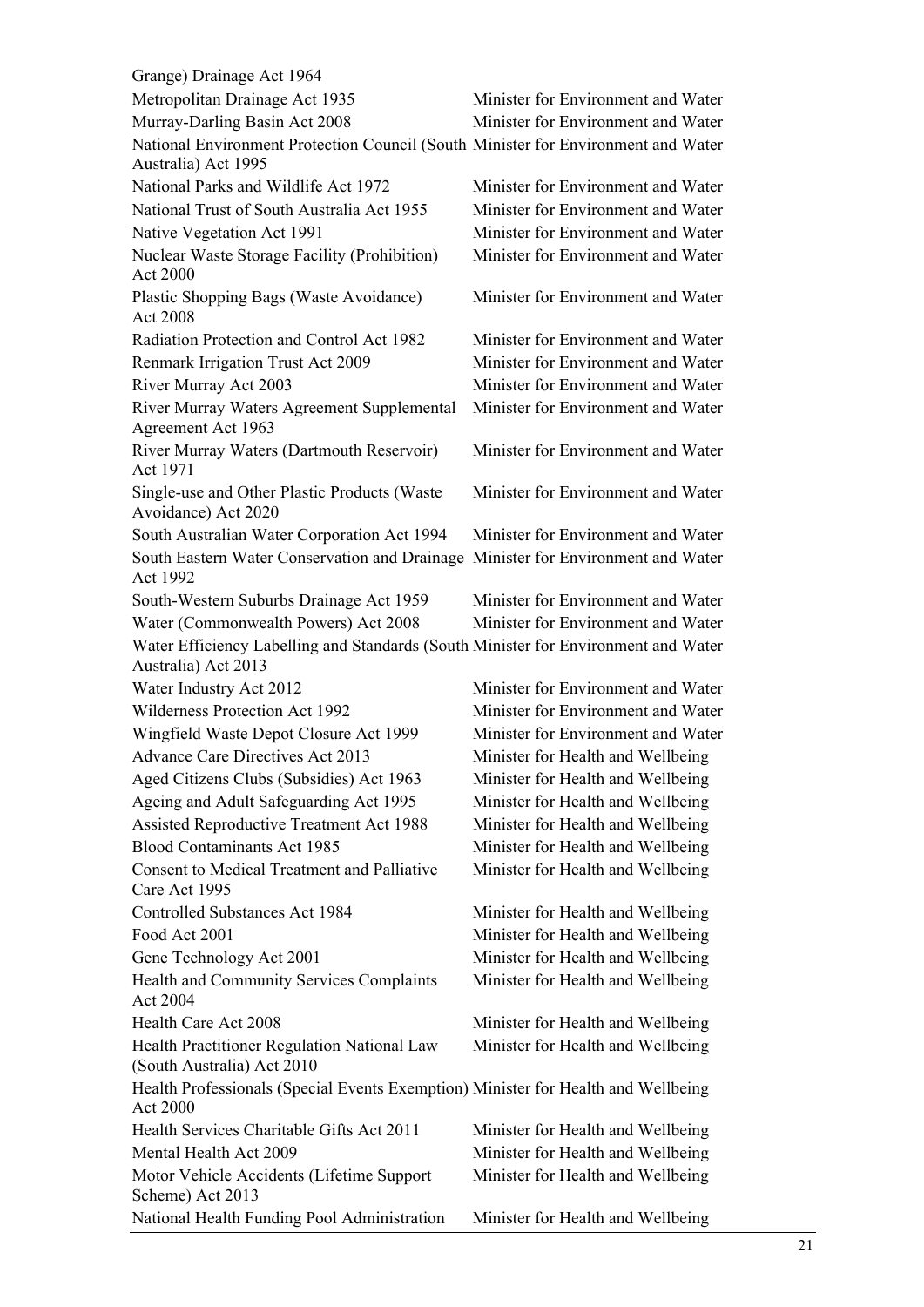| (South Australia) Act 2012                                                                         |                                           |
|----------------------------------------------------------------------------------------------------|-------------------------------------------|
| Prohibition of Human Cloning for Reproduction Minister for Health and Wellbeing<br>Act 2003        |                                           |
| Public Intoxication Act 1984                                                                       | Minister for Health and Wellbeing         |
| Research Involving Human Embryos Act 2003                                                          | Minister for Health and Wellbeing         |
| Retirement Villages Act 2016                                                                       | Minister for Health and Wellbeing         |
| Safe Drinking Water Act 2011                                                                       | Minister for Health and Wellbeing         |
| South Australian Public Health Act 2011                                                            | Minister for Health and Wellbeing         |
| Tobacco and E-Cigarette Products Act 1997                                                          | Minister for Health and Wellbeing         |
| Transplantation and Anatomy Act 1983                                                               | Minister for Health and Wellbeing         |
| Carers Recognition Act 2005                                                                        | Minister for Human Services               |
| Child Safety (Prohibited Persons) Act 2016                                                         | Minister for Human Services               |
| Children's Protection Law Reform (Transitional<br>Arrangements and Related Amendments) Act<br>2017 | Minister for Human Services               |
| Community Housing Providers (National Law)<br>(South Australia) Act 2013                           | Minister for Human Services               |
| Cost of Living Concessions Act 1986                                                                | Minister for Human Services               |
| Disability Inclusion Act 2018                                                                      | Minister for Human Services               |
| Disability Services Act 1993                                                                       | Minister for Human Services               |
| Housing Agreement Act 1991                                                                         | Minister for Human Services               |
| Housing Improvement Act 2016                                                                       | Minister for Human Services               |
| Julia Farr Services (Trusts) Act 2007                                                              | Minister for Human Services               |
| Not-for-Profit Sector Freedom to Advocate<br>Act 2013                                              | Minister for Human Services               |
| South Australian Housing Trust Act 1995                                                            | Minister for Human Services               |
| Supported Residential Facilities Act 1992                                                          | Minister for Human Services               |
| <b>Volunteers Protection Act 2001</b>                                                              | Minister for Human Services               |
| Youth Justice Administration Act 2016                                                              | Minister for Human Services               |
| Adelaide Oval Redevelopment and Management Minister for Infrastructure and Transport<br>Act 2011   |                                           |
| Adelaide Railway Station Development Act 1984 Minister for Infrastructure and Transport            |                                           |
| Aerodrome Fees Act 1998                                                                            | Minister for Infrastructure and Transport |
| Air Navigation Act 1937                                                                            | Minister for Infrastructure and Transport |
| Air Transport (Route Licensing—Passenger<br>Services) Act 2002                                     | Minister for Infrastructure and Transport |
| Alice Springs to Darwin Railway Act 1997                                                           | Minister for Infrastructure and Transport |
| AustralAsia Railway (Third Party Access) Act<br>1999                                               | Minister for Infrastructure and Transport |
| Civil Aviation (Carriers' Liability) Act 1962                                                      | Minister for Infrastructure and Transport |
| Commissioner of Public Works Incorporation<br>Act 1917                                             | Minister for Infrastructure and Transport |
| General Tramways Act 1884                                                                          | Minister for Infrastructure and Transport |
| Golden Grove (Indenture Ratification) Act 1984 Minister for Infrastructure and Transport           |                                           |
| Government House Precinct Land Dedication ActMinister for Infrastructure and Transport<br>2016     |                                           |
| Harbors and Navigation Act 1993                                                                    | Minister for Infrastructure and Transport |
| Heavy Vehicle National Law (South Australia)<br>Act 2013                                           | Minister for Infrastructure and Transport |
| Highways Act 1926                                                                                  | Minister for Infrastructure and Transport |
| Marine Safety (Domestic Commercial Vessel)<br>National Law (Application) Act 2013                  | Minister for Infrastructure and Transport |
| Maritime Services (Access) Act 2000                                                                | Minister for Infrastructure and Transport |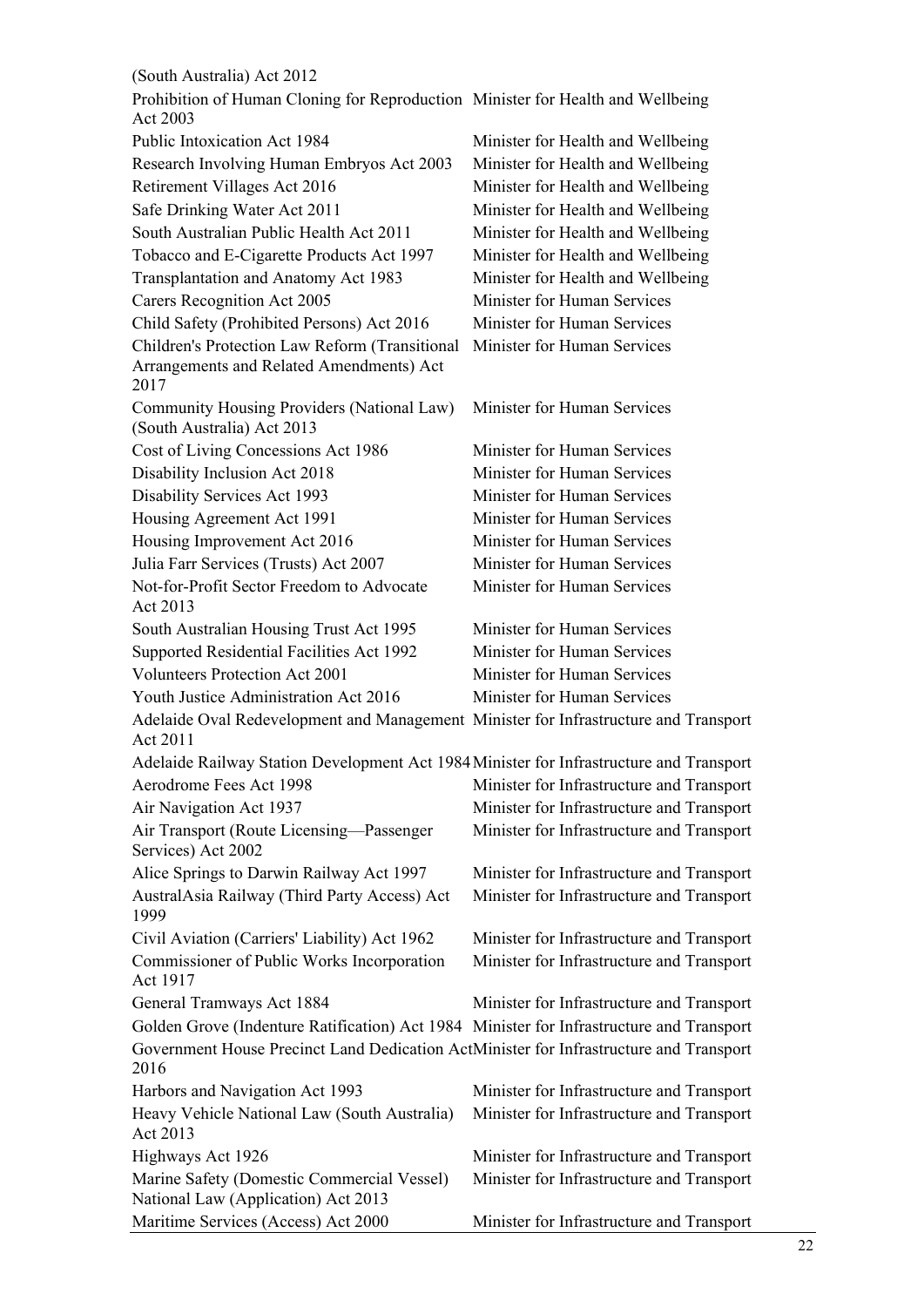| Metropolitan Adelaide Road Widening Plan<br>Act 1972                                                    | Minister for Infrastructure and Transport  |
|---------------------------------------------------------------------------------------------------------|--------------------------------------------|
| Mile End Underpass Act 2005                                                                             | Minister for Infrastructure and Transport  |
| Mobil Lubricating Oil Refinery (Indenture)<br>Act 1976                                                  | Minister for Infrastructure and Transport  |
| *Morphett Street Bridge Act 1964                                                                        | Minister for Infrastructure and Transport  |
| Motor Vehicles Act 1959                                                                                 | Minister for Infrastructure and Transport  |
| National Soldiers Memorial Act 1949                                                                     | Minister for Infrastructure and Transport  |
| Non-Metropolitan Railways (Transfer) Act 1997                                                           | Minister for Infrastructure and Transport  |
| North Haven Development Act 1972                                                                        | Minister for Infrastructure and Transport  |
| North Haven (Miscellaneous Provisions)<br>Act 1986                                                      | Minister for Infrastructure and Transport  |
| Oil Refinery (Hundred of Noarlunga) Indenture<br>Act 1958                                               | Minister for Infrastructure and Transport  |
| Passenger Transport Act 1994                                                                            | Minister for Infrastructure and Transport  |
| Proof of Sunrise and Sunset Act 1923                                                                    | Minister for Infrastructure and Transport  |
| Protection of Marine Waters (Prevention of<br>Pollution from Ships) Act 1987                            | Minister for Infrastructure and Transport  |
| Public Employees Housing Act 1987                                                                       | Minister for Infrastructure and Transport  |
| Rail Commissioner Act 2009                                                                              | Minister for Infrastructure and Transport  |
| Rail Safety National Law (South Australia)<br>Act 2012                                                  | Minister for Infrastructure and Transport  |
| Rail Transport Facilitation Fund Act 2001                                                               | Minister for Infrastructure and Transport  |
| Railways (Operations and Access) Act 1997                                                               | Minister for Infrastructure and Transport  |
| Railways (Transfer Agreement) Act 1975                                                                  | Minister for Infrastructure and Transport  |
| Riverbank Act 1997                                                                                      | Minister for Infrastructure and Transport  |
| Road Traffic Act 1961                                                                                   | Minister for Infrastructure and Transport  |
| South Australian Ports (Bulk Handling Facilities) Minister for Infrastructure and Transport<br>Act 1996 |                                            |
| South Australian Ports (Disposal of Maritime<br>Assets) Act 2000                                        | Minister for Infrastructure and Transport  |
| *Steamtown Peterborough (Vesting of Property) Minister for Infrastructure and Transport<br>Act 1986     |                                            |
| *Tarcoola to Alice Springs Railway Agreement Minister for Infrastructure and Transport<br>Act 1974      |                                            |
| Terrorism (Surface Transport Security) Act 2011 Minister for Infrastructure and Transport               |                                            |
| Victoria Square Act 2005                                                                                | Minister for Infrastructure and Transport  |
| Waite Trust (Vesting of Land) Act 2020                                                                  | Minister for Infrastructure and Transport  |
| West Lakes Development Act 1969                                                                         | Minister for Infrastructure and Transport  |
| <b>Construction Industry Training Fund Act 1993</b>                                                     | Minister for Innovation and Skills         |
| South Australian Film Corporation Act 1972                                                              | Minister for Innovation and Skills         |
| South Australian Skills Act 2008                                                                        | Minister for Innovation and Skills         |
| Vocational Education and Training                                                                       | Minister for Innovation and Skills         |
| (Commonwealth Powers) Act 2012                                                                          |                                            |
| Adelaide Cemeteries Authority Act 2001                                                                  | Minister for Planning and Local Government |
| Adelaide Park Lands Act 2005                                                                            | Minister for Planning and Local Government |
| Adelaide Show Grounds (Regulations and<br>By-Laws) Act 1929                                             | Minister for Planning and Local Government |
| Architectural Practice Act 2009                                                                         | Minister for Planning and Local Government |
| <b>Character Preservation (Barossa Valley)</b><br>Act 2012                                              | Minister for Planning and Local Government |
| Character Preservation (McLaren Vale) Act 2012 Minister for Planning and Local Government               |                                            |
| City of Adelaide Act 1998                                                                               | Minister for Planning and Local Government |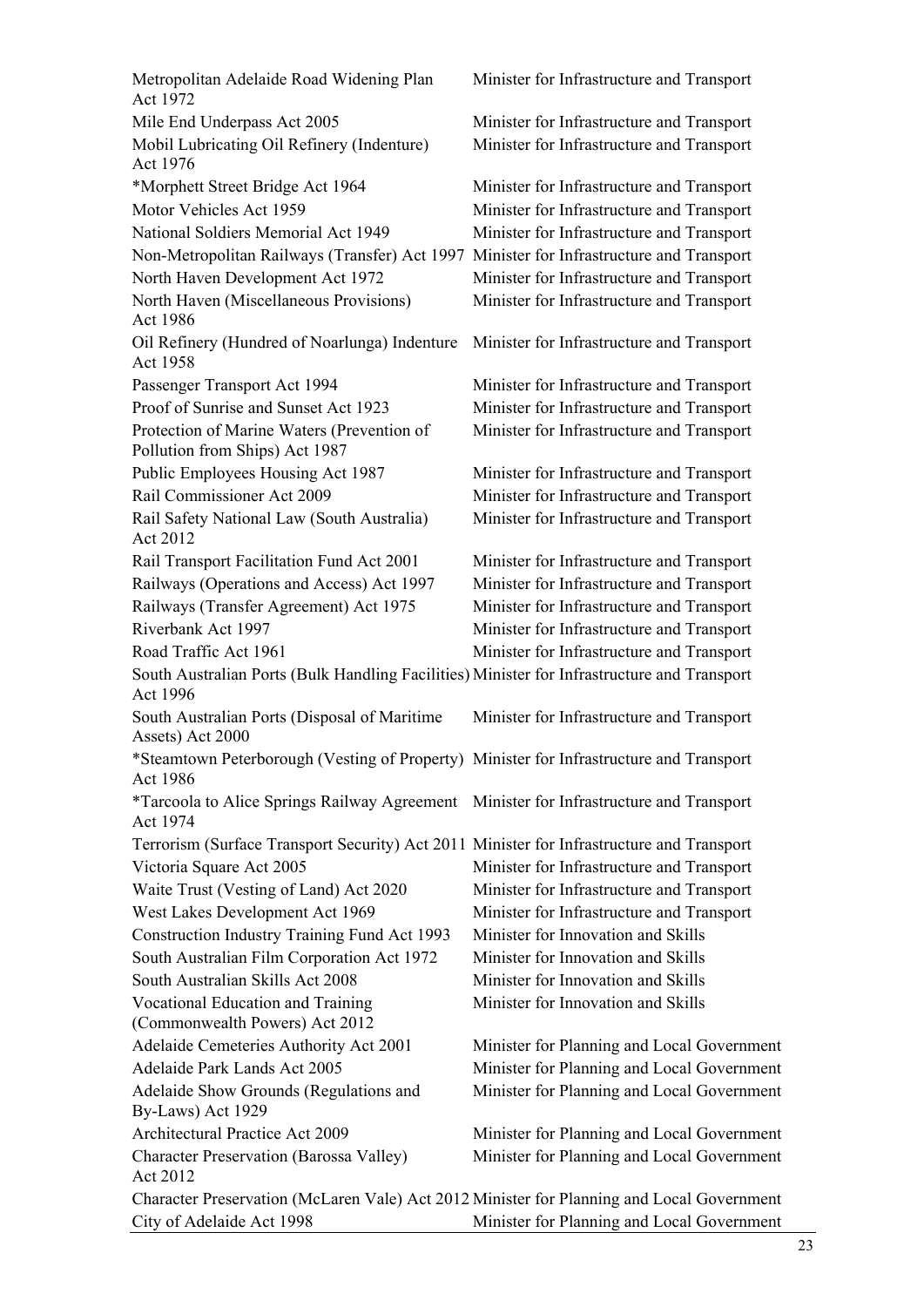| Commissioner for Kangaroo Island Act 2014                                                                      | Minister for Planning and Local Government                                  |
|----------------------------------------------------------------------------------------------------------------|-----------------------------------------------------------------------------|
| Linear Parks Act 2006                                                                                          | Minister for Planning and Local Government                                  |
| Local Government Act 1999                                                                                      | Minister for Planning and Local Government                                  |
| Local Government (Elections) Act 1999                                                                          | Minister for Planning and Local Government                                  |
| Local Government (Implementation) Act 1999                                                                     | Minister for Planning and Local Government                                  |
| Outback Communities (Administration and<br>Management) Act 2009                                                | Minister for Planning and Local Government                                  |
| Planning, Development and Infrastructure Act<br>2016                                                           | Minister for Planning and Local Government                                  |
| Private Parking Areas Act 1986                                                                                 | Minister for Planning and Local Government                                  |
| South Australian Local Government Grants<br><b>Commission Act 1992</b>                                         | Minister for Planning and Local Government                                  |
| <b>West Beach Recreation Reserve Act 1987</b>                                                                  | Minister for Planning and Local Government                                  |
| <b>Community Based Sentences (Interstate</b><br>Transfer) Act 2015                                             | Minister for Police, Emergency Services and<br><b>Correctional Services</b> |
| <b>Correctional Services Act 1982</b>                                                                          | Minister for Police, Emergency Services and<br><b>Correctional Services</b> |
| Fire and Emergency Services Act 2005                                                                           | Minister for Police, Emergency Services and<br><b>Correctional Services</b> |
| Firearms Act 2015                                                                                              | Minister for Police, Emergency Services and<br><b>Correctional Services</b> |
| Hydroponics Industry Control Act 2009                                                                          | Minister for Police, Emergency Services and<br><b>Correctional Services</b> |
| <b>International Transfer of Prisoners (South</b><br>Australia) Act 1998                                       | Minister for Police, Emergency Services and<br><b>Correctional Services</b> |
| Parole Orders (Transfer) Act 1983                                                                              | Minister for Police, Emergency Services and<br><b>Correctional Services</b> |
| Police Act 1998                                                                                                | Minister for Police, Emergency Services and<br><b>Correctional Services</b> |
| Prisoners (Interstate Transfer) Act 1982                                                                       | Minister for Police, Emergency Services and<br><b>Correctional Services</b> |
| Protective Security Act 2007                                                                                   | Minister for Police, Emergency Services and<br>Correctional Services        |
| Public Assemblies Act 1972                                                                                     | Minister for Police, Emergency Services and<br><b>Correctional Services</b> |
| Second-hand Dealers and Pawnbrokers Act 1996 Minister for Police, Emergency Services and                       | <b>Correctional Services</b>                                                |
| <b>Witness Protection Act 1996</b>                                                                             | Minister for Police, Emergency Services and<br><b>Correctional Services</b> |
| Agricultural and Veterinary Chemicals (South<br>Australia) Act 1994                                            | Minister for Primary Industries and Regional<br>Development                 |
| Agricultural and Veterinary Products (Control of Minister for Primary Industries and Regional<br>Use) Act 2002 | Development                                                                 |
| Aquaculture Act 2001                                                                                           | Minister for Primary Industries and Regional<br>Development                 |
| <b>Biological Control Act 1986</b>                                                                             | Minister for Primary Industries and Regional<br>Development                 |
| Dog Fence Act 1946                                                                                             | Minister for Primary Industries and Regional<br>Development                 |
| <b>Fisheries Management Act 2007</b>                                                                           | Minister for Primary Industries and Regional<br>Development                 |
| Forest Property Act 2000                                                                                       | Minister for Primary Industries and Regional<br>Development                 |
| Forestry Act 1950                                                                                              | Minister for Primary Industries and Regional                                |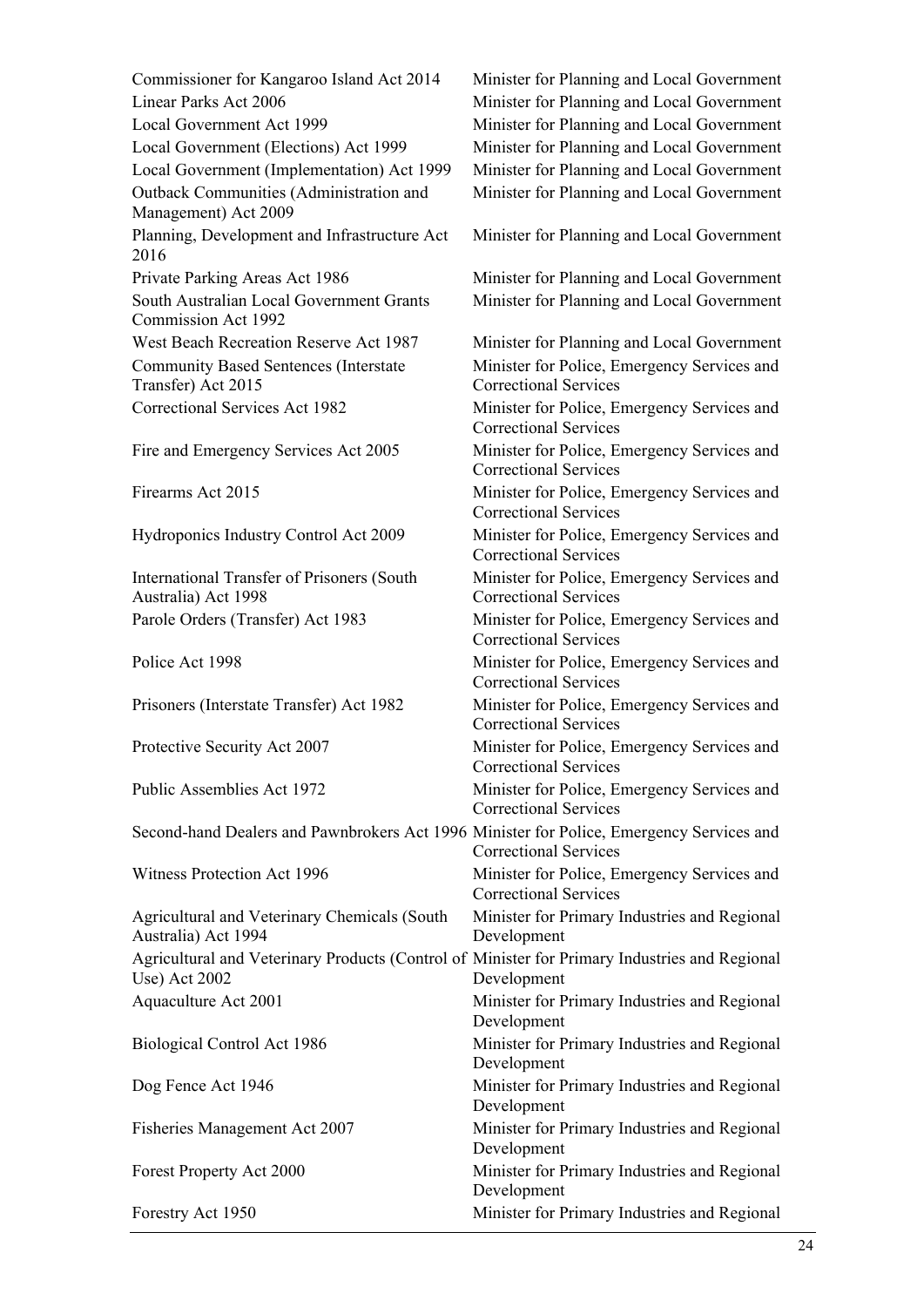|                                                                                                    | Development                                                 |
|----------------------------------------------------------------------------------------------------|-------------------------------------------------------------|
| Genetically Modified Crops Management Act<br>2004                                                  | Minister for Primary Industries and Regional<br>Development |
| Impounding Act 1920                                                                                | Minister for Primary Industries and Regional<br>Development |
| Industrial Hemp Act 2017                                                                           | Minister for Primary Industries and Regional<br>Development |
| Livestock Act 1997                                                                                 | Minister for Primary Industries and Regional<br>Development |
| Local Government (Forestry Reserves) Act 1944 Minister for Primary Industries and Regional         | Development                                                 |
| Pastoral Land Management and Conservation<br>Act 1989                                              | Minister for Primary Industries and Regional<br>Development |
| Phylloxera and Grape Industry Act 1995                                                             | Minister for Primary Industries and Regional<br>Development |
| Plant Health Act 2009                                                                              | Minister for Primary Industries and Regional<br>Development |
| Primary Industry Funding Schemes Act 1998                                                          | Minister for Primary Industries and Regional<br>Development |
| Primary Produce (Food Safety Schemes)<br>Act 2004                                                  | Minister for Primary Industries and Regional<br>Development |
| Primary Producers Emergency Assistance<br>Act 1967                                                 | Minister for Primary Industries and Regional<br>Development |
| Rural Industry Adjustment and Development<br>Act 1985                                              | Minister for Primary Industries and Regional<br>Development |
| South Australian Forestry Corporation Act 2000                                                     | Minister for Primary Industries and Regional<br>Development |
| Veterinary Practice Act 2003                                                                       | Minister for Primary Industries and Regional<br>Development |
| Wine Grapes Industry Act 1991                                                                      | Minister for Primary Industries and Regional<br>Development |
| Boxing and Martial Arts Act 2000                                                                   | Minister for Recreation, Sport and Racing                   |
| *Port Pirie Racecourse Site Act 1946                                                               | Minister for Recreation, Sport and Racing                   |
| Recreational Greenways Act 2000                                                                    | Minister for Recreation, Sport and Racing                   |
| Recreation Grounds (Joint Schemes) Act 1947                                                        | Minister for Recreation, Sport and Racing                   |
| Recreation Grounds Rates and Taxes Exemption Minister for Recreation, Sport and Racing<br>Act 1981 |                                                             |
| Sports Drug Testing Act 2000                                                                       | Minister for Recreation, Sport and Racing                   |
| *Aboriginal Heritage Act 1979                                                                      | Premier                                                     |
| *Aboriginal Heritage Act 1988                                                                      | Premier                                                     |
| *Aboriginal Lands Parliamentary Standing<br>Committee Act 2003                                     | Premier                                                     |
| Aboriginal Lands Trust Act 2013                                                                    | Premier                                                     |
| *Adelaide Festival Centre Trust Act 1971                                                           | Premier                                                     |
| *Adelaide Festival Corporation Act 1998                                                            | Premier                                                     |
| *Adelaide Festival Theatre Act 1964                                                                | Premier                                                     |
| Agent-General Act 1901                                                                             | Premier                                                     |
| *Anangu Pitjantjatjara Yankunytjatjara Land<br>Rights Act 1981                                     | Premier                                                     |
| *ANZAC Day Commemoration Act 2005                                                                  | Premier                                                     |
| *Art Gallery Act 1939                                                                              | Premier                                                     |
| *Carrick Hill Trust Act 1985                                                                       | Premier                                                     |
| Competition Policy Reform (South Australia)<br>Act 1996                                            | Premier                                                     |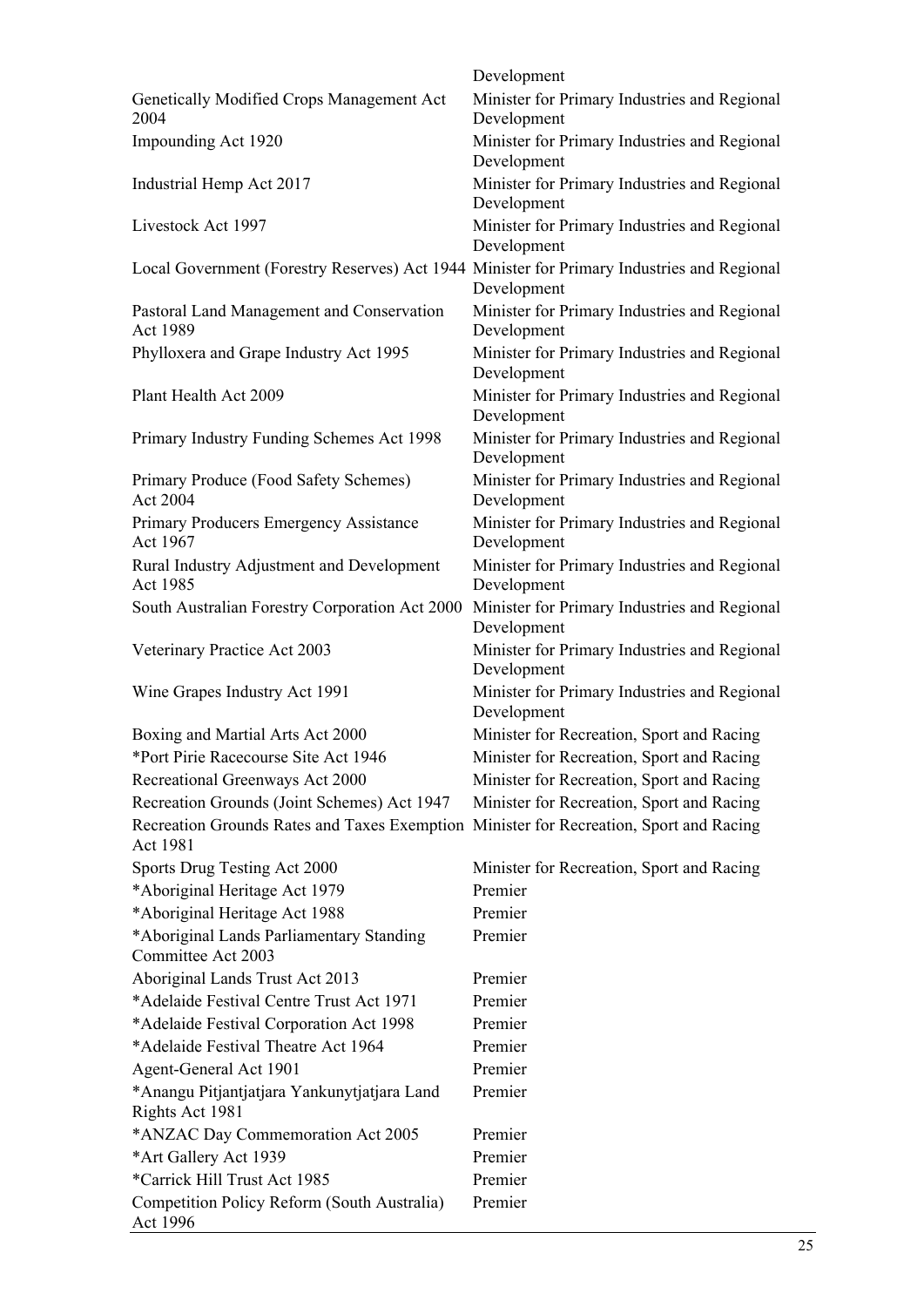| <b>Constitution Act 1934</b>                                                     | Premier   |
|----------------------------------------------------------------------------------|-----------|
| <b>Emergency Management Act 2004</b>                                             | Premier   |
| Government Business Enterprises (Competition)<br>Act 1996                        | Premier   |
| Infrastructure SA Act 2018                                                       | Premier   |
| Legislation (Fees) Act 2019                                                      | Premier   |
| *Libraries Act 1982                                                              | Premier   |
| Major Events Act 2013                                                            | Premier   |
| *Maralinga Tjarutja Land Rights Act 1984                                         | Premier   |
| Mutual Recognition (South Australia) Act 1993                                    | Premier   |
| Public Sector (Data Sharing) Act 2016                                            | Premier   |
| <b>Remuneration Act 1990</b>                                                     | Premier   |
| South Australian Country Arts Trust Act 1992                                     | Premier   |
| South Australian Motor Sport Act 1984                                            | Premier   |
| South Australian Multicultural and Ethnic Affairs Premier<br>Commission Act 1980 |           |
| *South Australian Museum Act 1976                                                | Premier   |
| South Australian Tourism Commission Act 1993 Premier                             |           |
| *State Opera of South Australia Act 1976                                         | Premier   |
| State Theatre Company of South Australia<br>Act 1972                             | Premier   |
| Trans-Tasman Mutual Recognition (South<br>Australia) Act 1999                    | Premier   |
| Unauthorised Documents Act 1916                                                  | Premier   |
| Bank Merger (BankSA and Advance Bank) Act<br>1996                                | Treasurer |
| Bank Mergers (South Australia) Act 1997                                          | Treasurer |
| <b>Benefit Associations Act 1958</b>                                             | Treasurer |
| <b>Commonwealth Places (Mirror Taxes</b><br>Administration) Act 1999             | Treasurer |
| Compulsory Third Party Insurance Regulation<br>Act 2016                          | Treasurer |
| Construction Industry Long Service Leave Act<br>1987                             | Treasurer |
| Dangerous Substances Act 1979                                                    | Treasurer |
| Daylight Saving Act 1971                                                         | Treasurer |
| <b>Electricity Corporations Act 1994</b>                                         | Treasurer |
| Electricity Corporations (Restructuring and<br>Disposal) Act 1999                | Treasurer |
| <b>Emergency Services Funding Act 1998</b>                                       | Treasurer |
| <b>Employment Agents Registration Act 1993</b>                                   | Treasurer |
| <b>Essential Services Commission Act 2002</b>                                    | Treasurer |
| Explosives Act 1936                                                              | Treasurer |
| Fair Work Act 1994                                                               | Treasurer |
| Fair Work (Commonwealth Powers) Act 2009                                         | Treasurer |
| *Financial Agreement Act 1994                                                    | Treasurer |
| Financial Sector (Transfer of Business) Act 1999 Treasurer                       |           |
| Financial Transaction Reports (State Provisions)<br>Act 1992                     | Treasurer |
| Fines Enforcement and Debt Recovery Act 2017 Treasurer                           |           |
| First Home and Housing Construction Grants Act Treasurer<br>2000                 |           |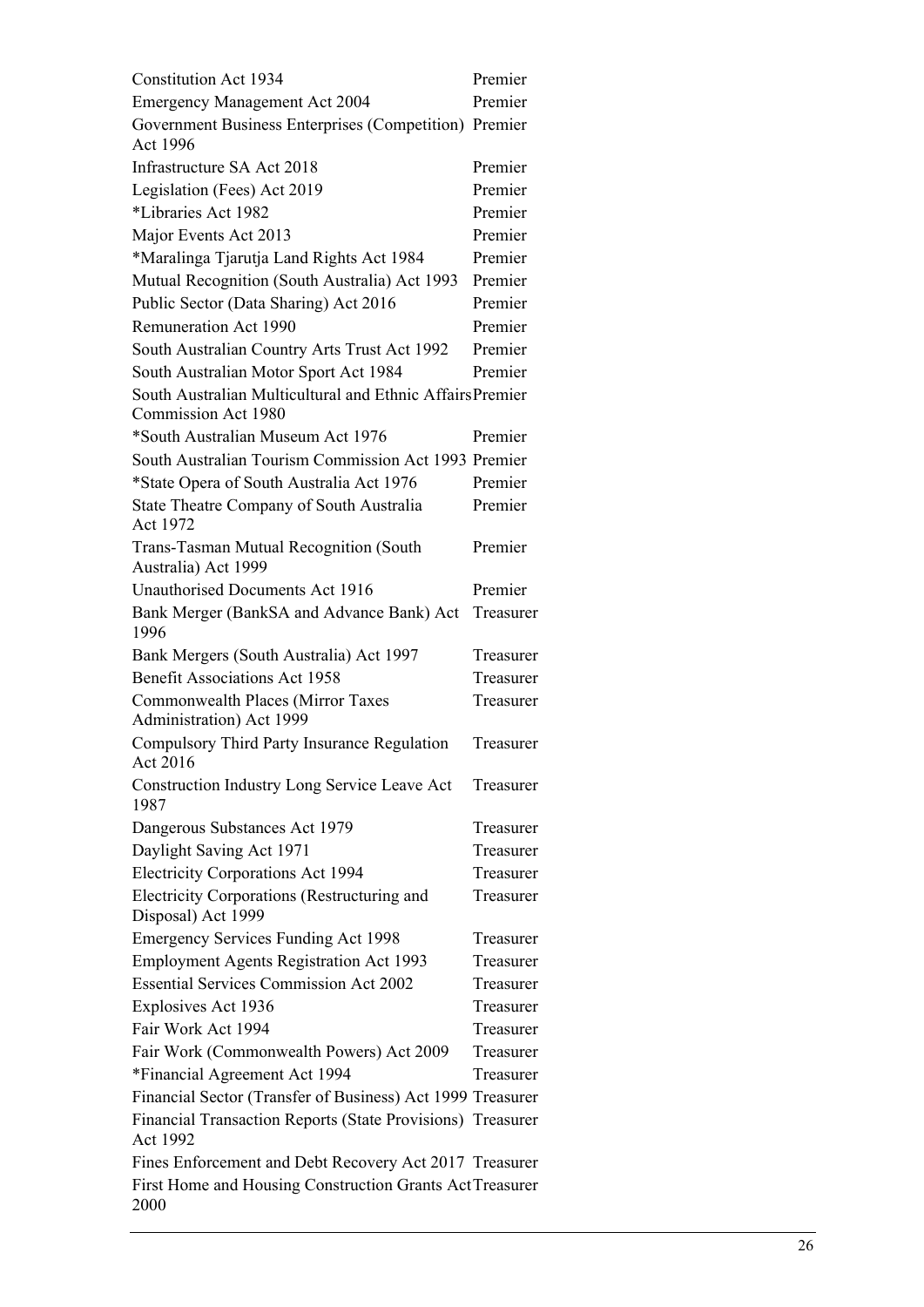| Government Financing Authority Act 1982                                              | Treasurer |
|--------------------------------------------------------------------------------------|-----------|
| Governors' Pensions Act 1976                                                         | Treasurer |
| Holidays Act 1910                                                                    | Treasurer |
| Industry Advocate Act 2017                                                           | Treasurer |
| Interest on Crown Advances and Leases Act<br>1944                                    | Treasurer |
| Judges' Pensions Act 1971                                                            | Treasurer |
| Land Tax Act 1936                                                                    | Treasurer |
| Late Payment of Government Debts (Interest)<br>Act 2013                              | Treasurer |
| Local Government Finance Authority Act 1983                                          | Treasurer |
| Long Service Leave Act 1987                                                          | Treasurer |
| Motor Accident Commission Act 1992                                                   | Treasurer |
| National Tax Reform (State Provisions) Act 2000 Treasurer                            |           |
| National Wine Centre (Restructuring and Leasing Treasurer<br>Arrangements) Act 2002  |           |
| New Tax System Price Exploitation Code (South Treasurer<br>Australia) Act 1999       |           |
| Parliamentary Superannuation Act 1974                                                | Treasurer |
| Payroll Tax Act 2009                                                                 | Treasurer |
| Petroleum Products Regulation Act 1995                                               | Treasurer |
| Police Superannuation Act 1990                                                       | Treasurer |
| Public Corporations Act 1993                                                         | Treasurer |
| Public Finance and Audit Act 1987                                                    | Treasurer |
| Public Sector Act 2009                                                               | Treasurer |
| Public Sector (Honesty and Accountability)<br>Act 1995                               | Treasurer |
| Return to Work Act 2014                                                              | Treasurer |
| Return to Work Corporation of South Australia<br>Act 1994                            | Treasurer |
| Rural Advances Guarantee Act 1963                                                    | Treasurer |
| SGIC (Sale) Act 1995                                                                 | Treasurer |
| Shop Trading Hours Act 1977                                                          | Treasurer |
| South Australian Employment Tribunal Act 2014 Treasurer                              |           |
| South Australian Timber Corporation Act 1979                                         | Treasurer |
| South Australian Timber Corporation (Sale of<br>Assets) Act 1996                     | Treasurer |
| Southern State Superannuation Act 2009                                               | Treasurer |
| Stamp Duties Act 1923                                                                | Treasurer |
| <b>Standard Time Act 2009</b>                                                        | Treasurer |
| State Bank (Corporatisation) Act 1994                                                | Treasurer |
| State Lotteries Act 1966                                                             | Treasurer |
| Superannuation Act 1988                                                              | Treasurer |
| Superannuation Funds Management Corporation Treasurer<br>of South Australia Act 1995 |           |
| *Supplementary Financial Agreement (Soldiers<br>Settlement Loans) Act 1934           | Treasurer |
| TAB (Disposal) Act 2000                                                              | Treasurer |
| <b>Taxation Administration Act 1996</b>                                              | Treasurer |
| Unclaimed Moneys Act 1891                                                            | Treasurer |
| Urban Renewal Act 1995                                                               | Treasurer |
| Work Health and Safety Act 2012                                                      | Treasurer |